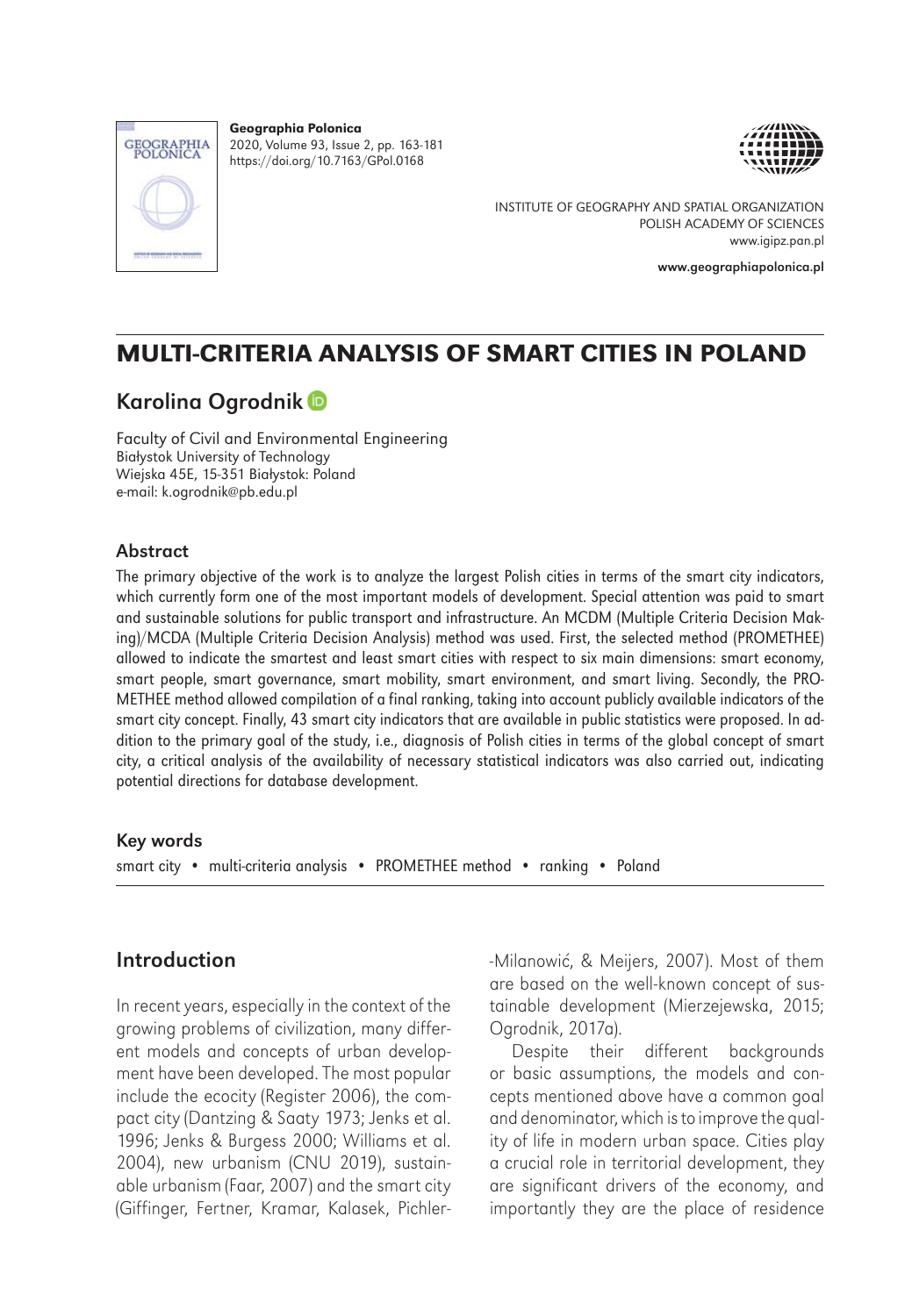of over half of the world's population (European Commission, 2011). Moreover, as places that concentrate infrastructure, enterprises, property and innovations, contemporary cities have a significant impact on global development (Parysek, 2010). On the other hand, cities are in a state of constant transformation: they focus various processes and civilization problems like a lens (Maik, 2016). The problems of contemporary cities form a wide and diverse group. The main urban tendencies and civilization challenges include: the threat of climate change to cities, sustainable economic growth, declining population, ageing and smaller households in selected cities, urban sprawl (OECD, 2012).

A concept that places particular emphasis on the development of modern and sustainable urban infrastructure is that of the smart city. This complex concept has been the subject of discussion and multidirectional research for years. According to a report of Vienna University of Technology "*Smart City is a city well performing in a forwardlooking way in six characteristics (smart economy, smart people, smart governance, smart mobility, smart environment, smart living), built on the 'smart' combination of endowments and activities of self-decisive, independent and aware citizens*" (Giffinger et al., 2007: 11). The popularity of the concept in question can be confirmed by numerous scientific publications concerning, among others: its definition (e.g. the review of 23 definitions of smart city by Albino, Berardi, and Dangelico, 2015 or the systematic literature review of the smart and digital city by Cocchia, 2014), key assumptions (apart from the previously mentioned report (Giffinger et al., 2007), this includes works by Chourabi et al. (2012), Lim, Kim, and Maglio, (2018), lwa Silva, Khan, and Han, (2018), indicators (including works by Purnomo and Prabowo (2016), Sikora-Fernandez (2018)) and experience from the implementation of the smart city concept in selected cities (for example, case studies of Varanasi, India (Bansal, Pandey, & Sen, 2017), London (Peng, Nunes, & Zheng, 2017), Seoul and San Francisco

(Lee, Hancock, & Hu, 2014). The selected works do not exhaust the topic, but they demonstrate the interest in the concept of smart city: both in its theoretical aspects and the possibility of its implementation in different cities around the world.

It is worth mentioning that publications on smart cities are not limited to individual scientific articles, and those mentioned above represent only a fraction of currently available works. Due to the complexity and, above all, the popularity of this concept both in research and in urban development policies, there are currently many sources of information about the smart city concept. These include journals entirely devoted to the smart city (for example MDPI's "Smart Cities"), platforms for the exchange of knowledge, data and experience (for example the EU Smart Cities Information System), as well as atlases of good practices (Garrido-Marijuan, Pargovam, & Wilson, 2017). The already published rankings of smart cities (available for example on the European Smart Cities website) are also worth mentioning.

The smart city concept is becoming increasingly popular in Poland. Firstly, the concept of smart city has been included in the National Urban Policies 2023, the basic document defining the activities of government administration in the field of urban policy in Poland (National Urban Policies 2023, 2015). Secondly, the Polish Committee for Standardization has published the standard PN-ISO 37120:2015-03 Sustainable social development – Indicators of urban services and quality of life, which belongs to a series of ISO standards offering an integrated approach to sustainable development (Polish Committee for Standardization). Thirdly, interest in the concept of the smart city is visible in initiatives and conferences such as "Smart City Forum" – the largest congress in Poland devoted entirely to the topic of smart cities, attended by representatives of local authorities, presidents of leading companies and experts from abroad (Smart City Forum, 2019).

The key element of each developmental concept/model's implementation is the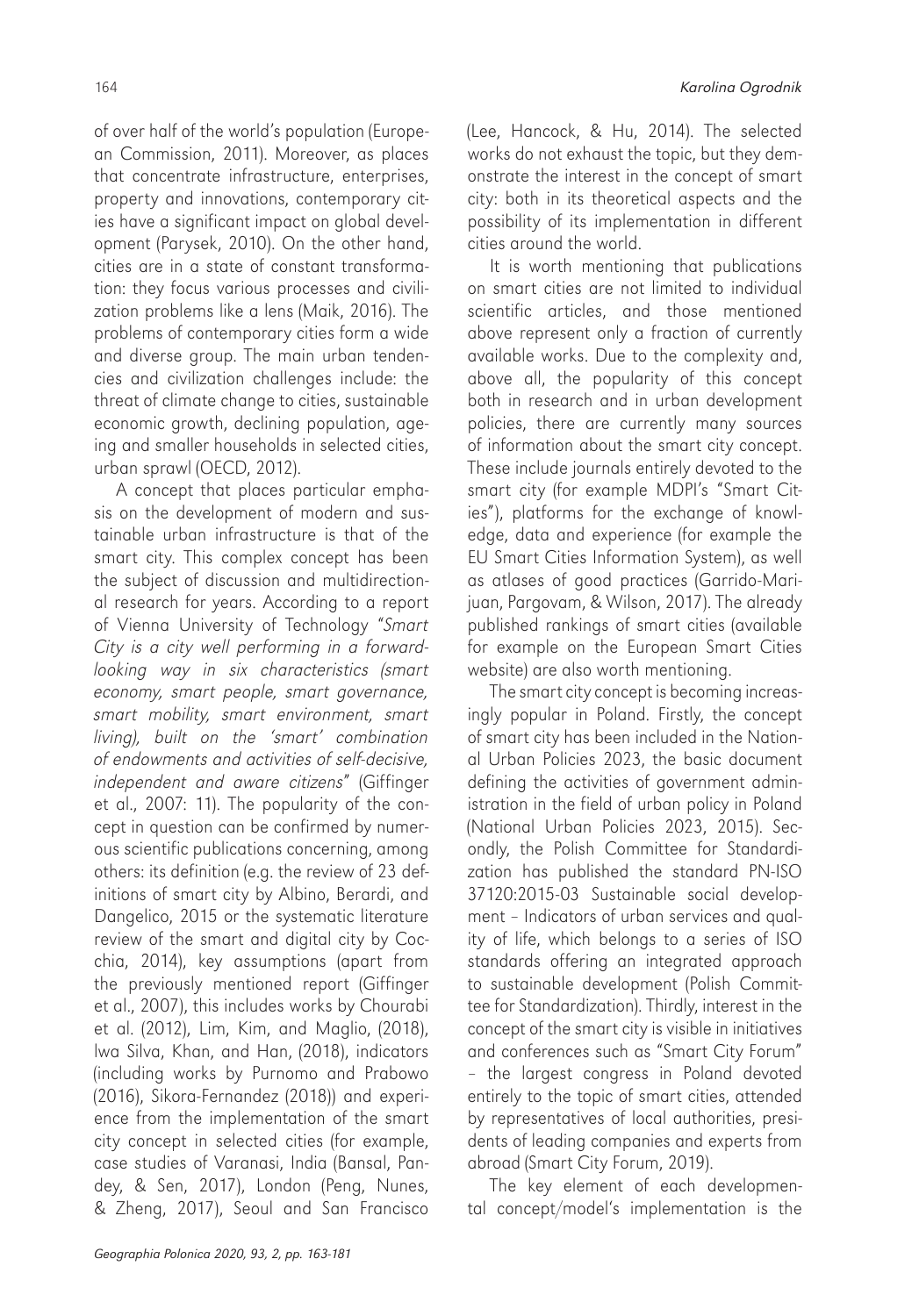preparation of a set of measurable indicators (the smart city is one of the few concepts which have such clearly defined criteria), and then the evaluation of selected cities based on these indicators. Such an approach allows an initial diagnosis of the unit, determination of its potential and, above all, identification of its weaker aspects, which should be taken into account in development strategies and plans developed by the authorities.

This study presents an algorithm for the assessment and comparative analysis of cities on the basis of available smart city indicators using the method of multi-criteria decision analysis.

In the first part of the study, an analysis of available statistical data necessary to assess Polish cities in terms of the smart city model was conducted. From indicators provided by the Statistics Poland, indicators which best illustrate the six main assumptions of the smart city presented in the report of Giffinger et al. (2007) were selected.

After collection of available data, in the next part of the study a multi-criteria analysis of Polish cities was carried out using the PROMETHEE method. This method belongs to a group of French multi-criteria decision analysis methods, a branch of operational research (Behzadian, Otaghsara, Yazdani, & Ignatius, 2012). It is worth mentioning that these methods have been used to solve various decision-making problems in spatial management and related disciplines. The most popular decision-making problems include: multi-criteria analysis of investment locations, especially for investments which generate opposition among space users (e.g., multi-criteria analysis of wind farm sites (Cavallaro & Ciraolo, 2005; Ghobadi & Ahmadipari, 2018), modelling for a landfill location (Gbanie, Tengbe, Momoh, Medo, & Kabba, 2013) and multi-criteria analysis of wastetreatment plant location (Norese, 2006)). Multi-criteria decision analysis methods are also increasingly used to identify and analyze selected urban areas, e.g. for urban land development (case study of Babolsar (Lotfi, Habibi, & Koohsari, 2009)) or assessment of neglected areas (case study of Vilnius (Bielinskas, Burinskiene, & Palevicius, 2015)).

Importantly, the PROMETHEE method is also used in urban planning to analyze cities and their individual components, especially transport systems. Some examples include: analysis of the performance of cities around the world (Kourtit, Macharis, & Nijkamp, 2014), evaluation of Intelligent Transport Systems (ITS) (Brucker, Verbeke, & Macharis, 2004), planning support in the implementation of sustainable parking development projects in Mediterranean cities (Jajac, Marovic, & Mladineo, 2014), the assessment of an integrated urban public transport system using the example of Kraków (Solecka, 2015), the assessment of sustainable development of selected Polish cities (Ogrodnik, 2017b), multi-criteria analysis of selected Polish cities: Bialystok, Lublin, Chorzow and Czestochowa, in terms of the original set of compact city indicators (Ogrodnik, 2017c), and assessment and optimization of an air monitoring network for smart cities (Orłowski, Marć, Namieśnik, & Tobiszewski, 2017).

In this study, the selected multi-criteria method was used to assess and then rank cities in the light of a chosen urban development concept. The research conducted confirms both the universality and the utility of multi-criteria methods for urban analyses.

The primary objective of this work is a multi-criteria analysis and evaluation of the 18 largest Polish cities in terms of the basic assumptions of a smart city, with particular emphasis on modern, sustainable transport systems and intelligent mobility. Intelligent, modern transport and the related sustainable mobility are the key assumptions of most contemporary urban development concepts (Ogrodnik 2017a). In the case of the smart city model, urban transport is one of the most popular research fields (Debnath, Chin, Haque, & Yuen, 2014; Meneguette, De Grande, & Loureiro, 2018; Noy & Givoni 2018). Due to their wide impact, intelligent and sustainable transport solutions can generate numerous benefits, such as improvement of traffic flow and comfort or minimization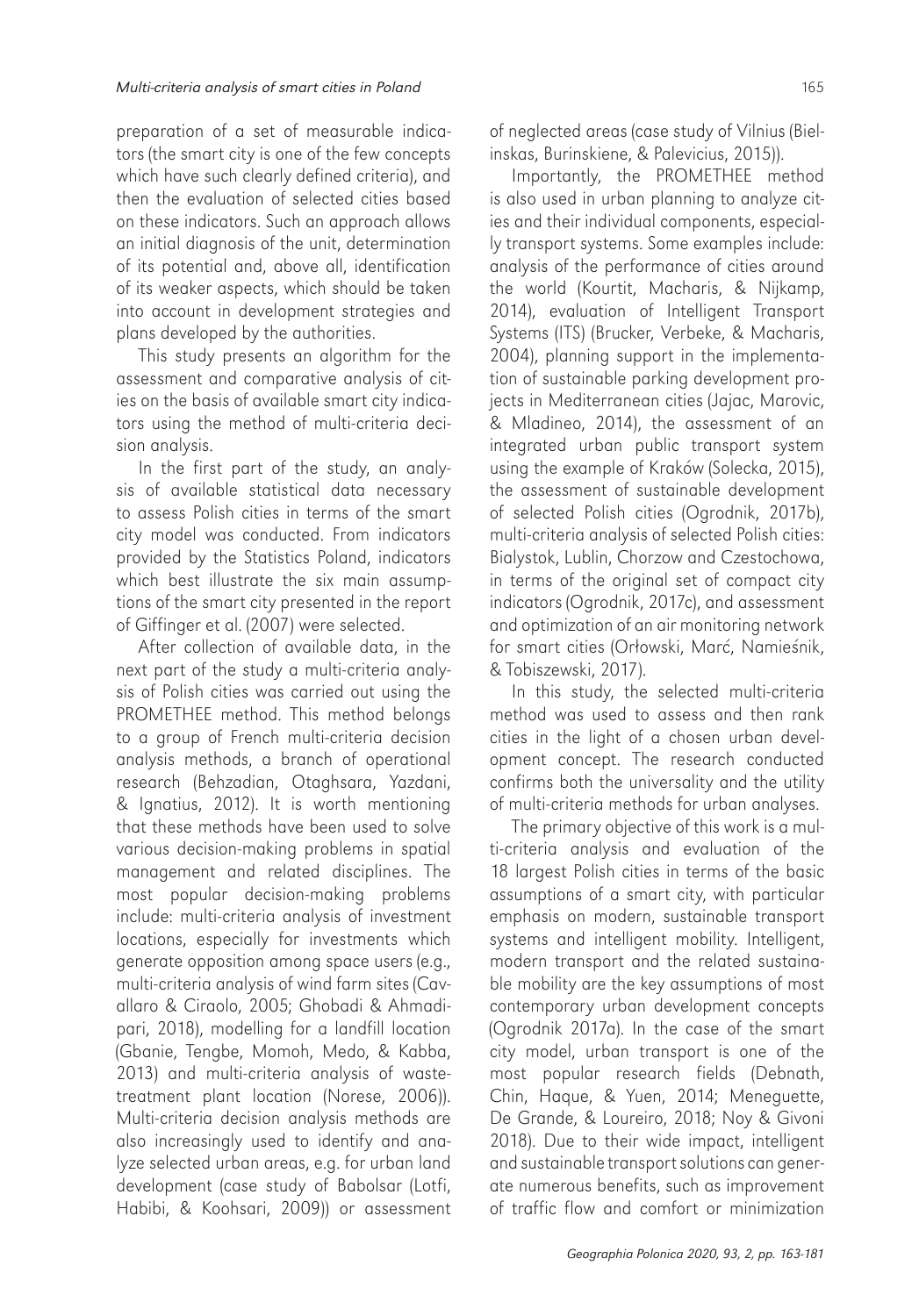of travel time. Also noteworthy are the potential benefits related to environmental protection, such as minimization of gas and dust emissions and reduction of traffic noise (Think-Tank, 2013; Czupich, Kola-Bezka, & Ignasiak-Szulc, 2016).

Additionally, its secondary objectives include:

- the application of the PROMETHEE method of multi-criteria decision support to the evaluation of cities in terms of selected smart city indicators, as well as an overview of previous applications of PRO- -METHEE in urban analyses,
- the analysis of publicly available statistical data and evaluation of their usefulness in the context of developing a ranking of smart cities,
- development of partial rankings for the six basic dimensions of a smart city, which will allow a more accurate analysis of the largest Polish cities and their level of development according to the smart city concept.

# Data and methodology

The starting point for the multi-criteria analysis of smart cities conducted in this paper was the main assumptions and indicators proposed by the authors of the report "Smart cities. Ranking of European medium-sized cities" (Giffinger et al., 2007). The report developed a hierarchical structure including, 6 characteristics of the smart city, 31 factors describing the key characteristics and 74 indicators enabling the evaluation of cities (Giffinger et al., 2007). The key stage of the work was the initial verification of these indicators in terms of availability of the necessary statistical data in Poland. On the basis of an analysis of the publicly available database (Local Data Bank) of Statistics Poland, 43 measurable indicators (given in brackets below) were ultimately adopted for analysis. The following classification was adopted:

• smart economy (average gross monthly salary; entities registered in the REGON (National Official Business Register) register per 10,000 inhabitants; units newly registered in the REGON register per 10,000 inhabitants; natural persons running a business per 1000 inhabitants; share of newly registered creative sector entities in the total number of newly registered entities; registered unemployment rate; foreign capital per capita of working age);

- smart people (net enrollment rate (primary schools); pass rate for final school-leaving exams (vocational schools); pass rate for final school-leaving exams (general high schools); higher educational institutions per 1000 inhabitants; readers of public libraries per 1000 inhabitants; foundations, associations and social organizations per 1000 inhabitants; foreign migration balance);
- smart governance (city income per capita; European Union city resources to finance EU programs and projects per capita; participation of women in the city council; share of people with higher education in the city council; turnout in local government elections in 2018; planning support);
- smart mobility (length of bus lanes per 10,000 km<sup>2</sup>; number of Park&Ride parking lots; number of passenger cars per 1000 inhabitants; cycle paths per 10,000 km<sup>2</sup>; road accidents per 100,000 inhabitants);
- smart environment (share of parks, lawns and green areas in the total area; share of legally protected areas in the total area; particulate matter retained or neutralized in pollution abatement equipment in % of pollution generated; share of municipal waste collected selectively in the total municipal waste collected during the year; industrial and municipal sewage treated in % of sewage requiring treatment; water consumption per capita; electricity consumption per capita; gas consumption from gas supply system per capita);
- smart living (average usable floor area of a flat per person; dwellings with water supply in total dwellings; dwellings with bathrooms in total dwellings; dwellings with central heating in total dwellings; doctors (total staff working) per 10,000 inhabitants; crimes detected by the Police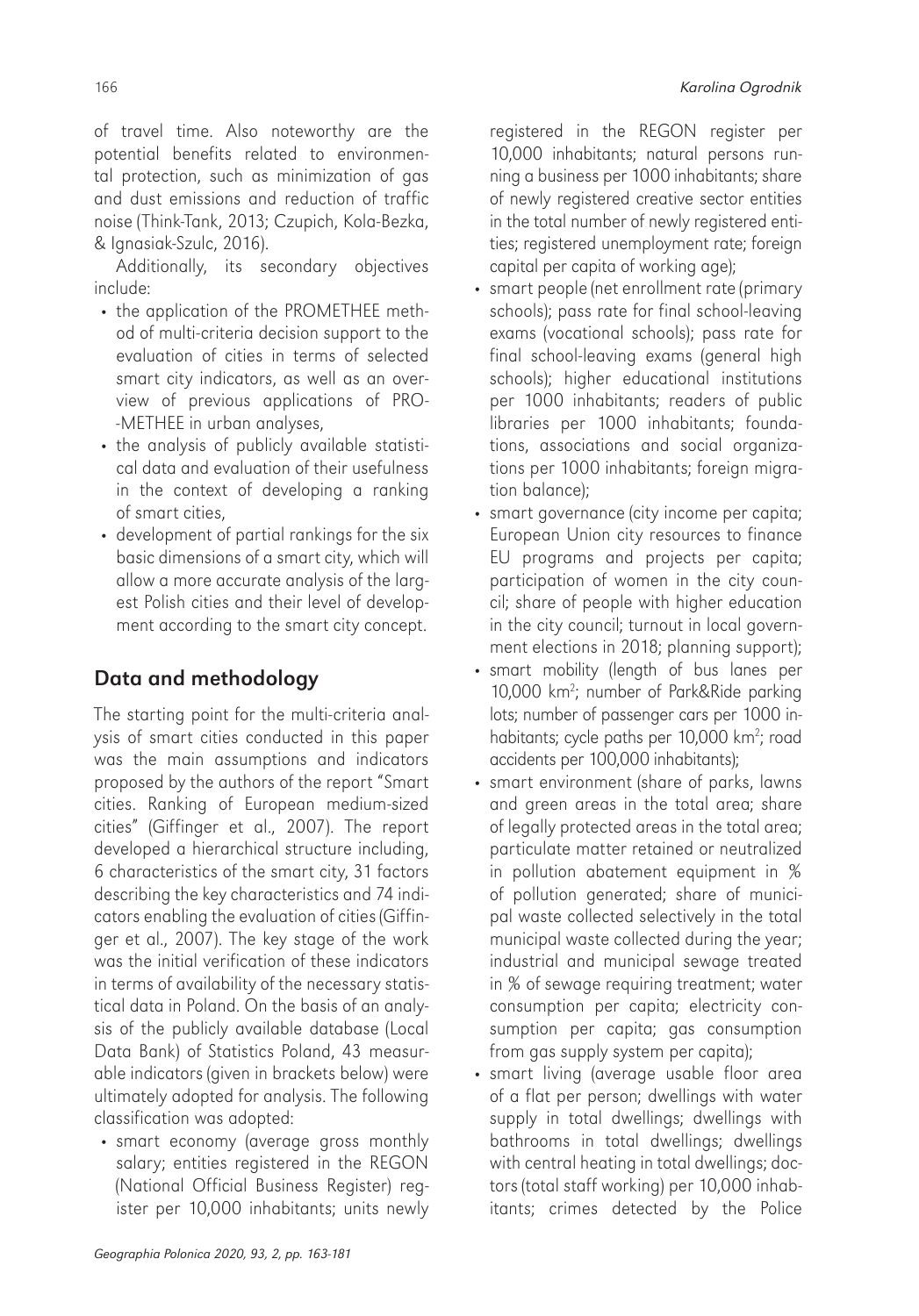per 1000 inhabitants; share of persons in households benefiting from community social assistance in the total population; number of people per seat in permanent cinemas; visitors to museums and their branches per 10,000 inhabitants; accommodation occupancy rate).

Details concerning the above indicators: their units, nature (stimulant/destimulant), and basic statistical measures are presented in Tables 1, 3, 5, 7, 9, 11.

The multi-criteria analysis of Polish cities in terms of the smart city concept was carried out using the PROMETHEE method, which belongs to the European trend of multi-criteria methods. The PROMETHEE method (I and II) was developed by J.P. Brans in the early 1980s. Several years later J.P. Brans and B. Mareschal developed further versions of the method (Brans & Mareschal, 2005). The PROMETHEE method takes into account the differences between option assessments for all criteria. Importantly, "*each criterion is assigned a preference function to measure the strength of preferences, which is a transformation of the difference between the assessments of the decision options considered by reference to the criterion considered and assuming values in the range [0,1]*" (Trzaskalik, 2014: 245).

Because of its mathematical properties and relatively easy algorithm (Fig. 1), the PROMETHEE method has already found application in many fields, including management, banking and finance, medicine, chemistry, and environmental engineering (Brans & Mareschal, 2005; Behzadian, 2010).

PROMETHEE is a well-known method that has been used and developed for almost 40 years, and therefore this paper presents only the main elements of multi-criteria analysis. A detailed description of the method can be found in the works of its authors (Brans & Mareschal, 2005).

Due to a large amount of output data, the multi-criteria analysis was performed using Visual PROMETHEE (academic version). The key assumptions of the multi-criteria analysis are presented below:



Figure 1. Basic elements of multi-criteria analysis using the PROMETHEE method

Source: based on (Brans & Mareschal, 2005; Ogrodnik, 2017b).

- the study took into account 18 largest Polish cities (voivodship capitals), which were evaluated in terms of 43 indicators (criteria) corresponding to the main aspects of the smart city,
- statistical analysis of individual criteria was carried out (i.e., their average values or standard deviations were calculated),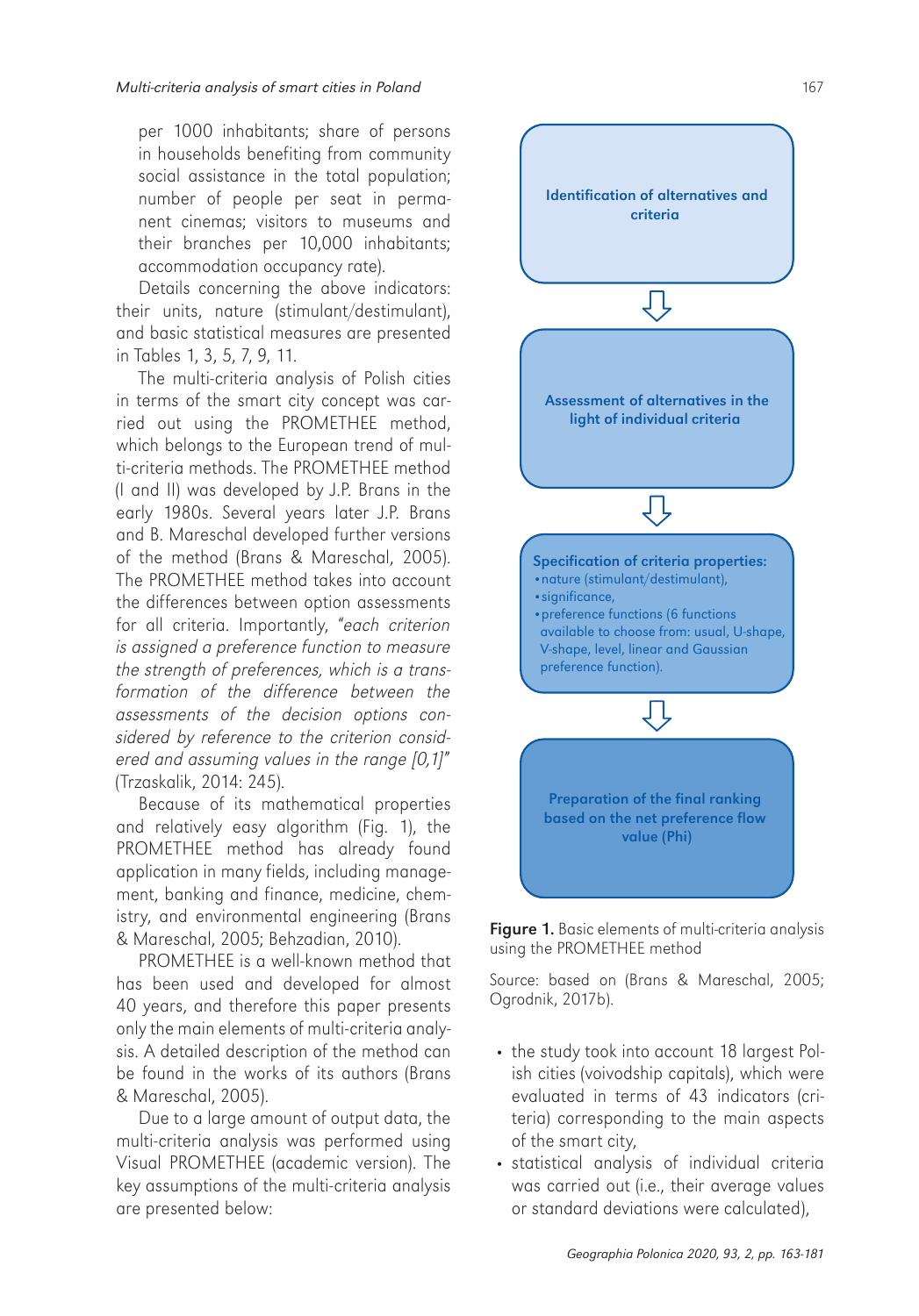- the criteria were assumed to be equally weighted,
- due to the quantitative nature of the criteria, the linear function of preferences was primarily applied, and in selected cases the V-shaped function,
- in addition to the overall ranking, partial rankings corresponding to the 6 dimensions of a smart city were also made.

### Results

The paper presents a ranking of Polish cities in terms of the available smart city indicators. The ranking was made on the basis of the PROMETHEE method algorithm. Seven individual multi-criteria analyses were carried out: 6 partial ones concerning individual smart city pillars and 1 basic multi-criteria analysis covering a total of 18 alternatives (cities) and 43 criteria (indicators). First, the weights of the criteria were determined (the indicators were assumed to be equivalent), then preference functions were determined for each criterion. The rankings were prepared on the basis of so-called Preference Flows which "are computed to consolidate the results of the pairwise comparisons of the actions and to rank all the actions form the best to the worst one" (Instruction of the PROMETHEE method 2013: 149). The basic indicator is net flow (Phi), which is calculated as the difference between positive (leaving) flow (illustrating the degree to which one action exceeds another) and negative (entering) flow (showing to what extent the variant is overridden by other actions). It is important to note that the higher Phi is, the better the alternatives (Trzaskalik, 2014; Instruction of the PROMETHEE method, 2013; Ogrodnik, 2017b).

# Partial rankings

One of the pillars of the smart city is a modern, competitive economy, focused on innovation and international cooperation. The multi-criteria analysis takes into account generally available indicators of entrepreneurship of the inhabitants of the largest Polish

cities, with particular emphasis on the creative sector, as well as the level of unemployment and foreign capital. Table 1 presents the basic parameters of these indicators together with selected statistical measures.

In the partial ranking for smart economy (Tab. 2) the first place was taken by the capital of Poland, which attained the highest values in terms of 5 analyzed economic indicators (E1, E2, E3, E4, and E7). Moreover, the top five of the smart economy ranking included: Poznań, Wrocław, Kraków and Gdańsk, in that order. These cities' high position was mainly due to the high values of indicators related to inhabitants' entrepreneurship. Bydgoszcz took the penultimate place (in 2017 the lowest number of newly registered units in the REGON register, as well as a relatively low number of natural persons conducting business activity were recorded there). The ranking is closed by Bialystok, which achieved the weakest results in terms of the number of business entities and the unemployment rate.

The level of economic development is inevitably linked to human capital. According to the smart city guidelines, the inhabitants of modern cities should be characterized by a high level of education, lifelong learning skills, creativity, and cosmopolitanism. Moreover, they should actively participate in public life. Following the examination of publicly available databases of Statistics Poland, 7 indicators were adopted for analysis, primarily showing the level of education of the inhabitants of Poland's largest cities. Moreover, the number of existing foundations, associations, and social organizations and the foreign migration balance were taken into account (Tab. 3).

In terms of smart people indicators (Tab. 4), Warsaw ranked first again. The number of HEIs, foundations, associations and social organizations, as well as the foreign migration balance decided about this result. The next places in the partial ranking were occupied by Opole, Lublin, Kraków and Zielona Góra. At the other end, Szczecin (negative foreign migration balance) and Bydgoszcz (lower enrollment and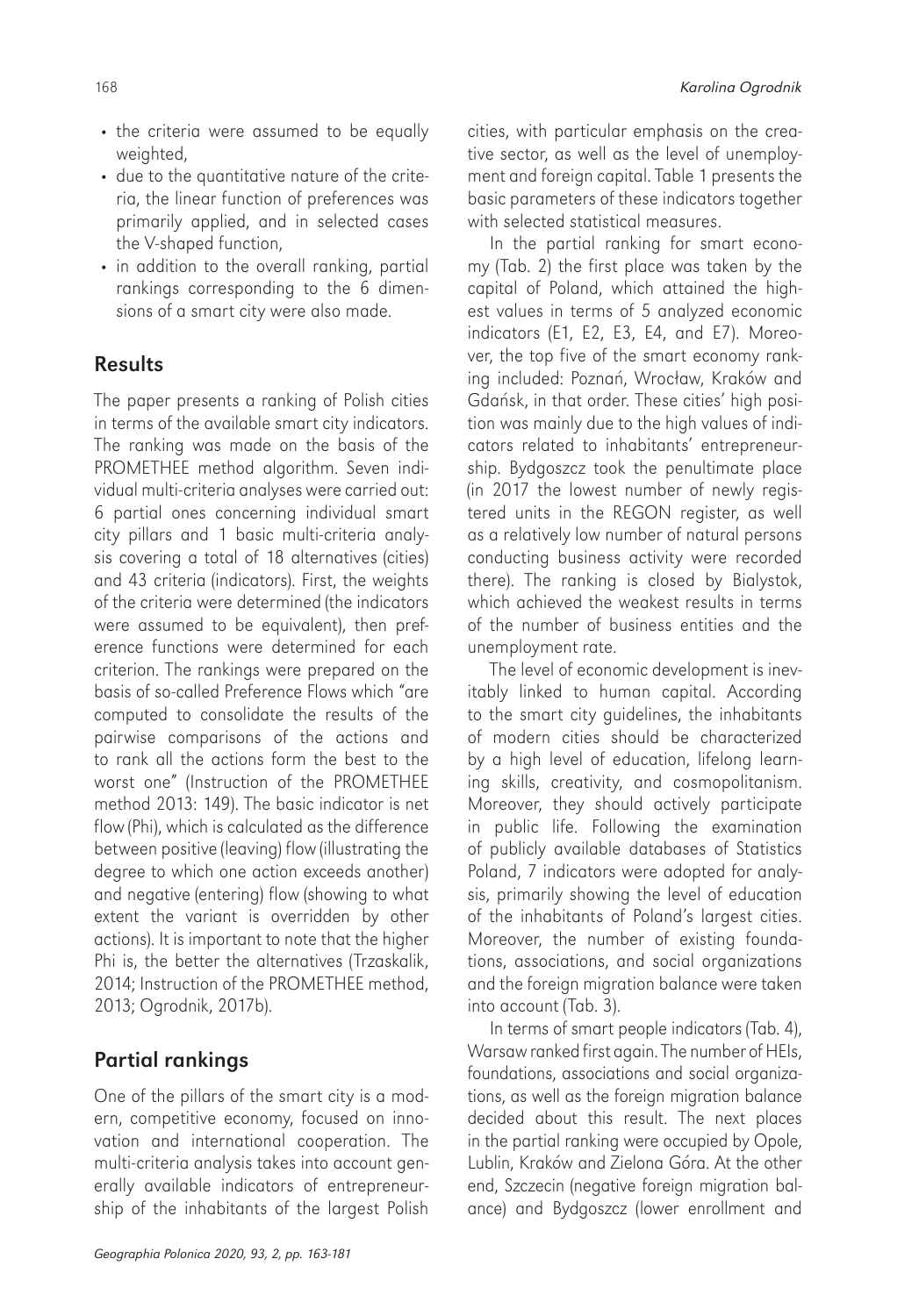| No.            | Indicator (year)                                                                                                 | Unit       | Quality | Best<br>value | Worst<br>value | Average<br>value | Standard<br>deviation |
|----------------|------------------------------------------------------------------------------------------------------------------|------------|---------|---------------|----------------|------------------|-----------------------|
| E1             | Average gross monthly salary<br>(2017)                                                                           | PLN        |         | 6,059.04      | 3,934.20       | 4,665.59         | 521.93                |
| E <sub>2</sub> | Entities registered in the REGON<br>register per 10,000 inhabitants<br>(2017)                                    | number     | ↑       | 2,463.00      | 1,191.00       | 1,589.50         | 316.93                |
| E <sub>3</sub> | Units newly registered in the<br><b>REGON</b> register<br>per 10,000 inhabitants (2017)                          | number     |         | 202.00        | 93.00          | 127.78           | 27.94                 |
| E4             | Natural persons running a busi-<br>ness per 1,000 inhabitants (2017)                                             | number     | ↑       | 131.00        | 81.00          | 100.00           | 13.94                 |
| E <sub>5</sub> | Share of newly registered creative<br>sector entities in the total number<br>of newly registered entities (2017) | %          | ↑       | 10.39         | 5.57           | 8.23             | 1.18                  |
| E <sub>6</sub> | Registered unemployment rate<br>(2017)                                                                           | %          | ↓       | 1.40          | 7.00           | 3.92             | 1.66                  |
| E7             | Foreign capital per capita<br>of working age (2017)                                                              | <b>PIN</b> |         | 79,474.00     | 0.00           | 11,589.22        | 18,072.14             |

Table 1. Indicators of a smart economy

Source: based on Local Data Bank of Statistics Poland.



Table 2. Partial ranking of cities - smart economy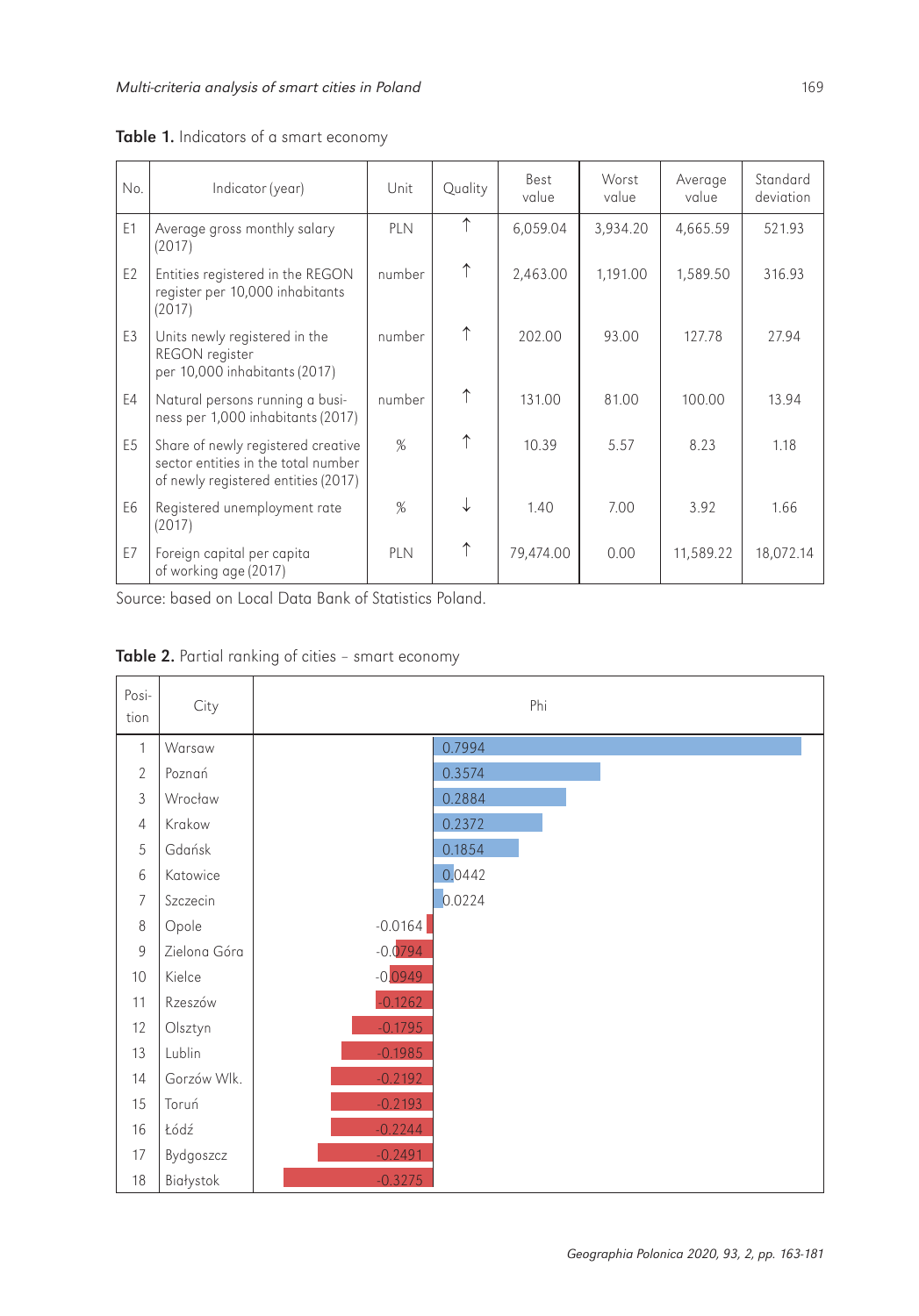| No.            | Indicator (year)                                                                      | Unit     | Quality    | Best<br>value | Worst<br>value | Average<br>value | Standard<br>deviation |
|----------------|---------------------------------------------------------------------------------------|----------|------------|---------------|----------------|------------------|-----------------------|
| P1             | Net enrollment rate (primary<br>schools) (2017)                                       | %        | $\uparrow$ | 106.92        | 94.94          | 100.08           | 3.34                  |
| P <sub>2</sub> | Pass rate for the final school-<br>leaving exams (vocational schools)<br>(2017)       | %        | $\uparrow$ | 89.70         | 71.40          | 80.67            | 5.04                  |
| P3             | Pass rate for the final school-leav-<br>ing exams (general high schools)<br>(2017)    | %        | ↑          | 94.30         | 84.00          | 90.03            | 3.00                  |
| <b>P4</b>      | Higher education institutions<br>per 1,000 inhabitants (2017)                         | facility |            | 0.04          | 0.01           | 0.03             | 0.01                  |
| <b>P5</b>      | Readers of public libraries<br>per 1,000 inhabitants (2017)                           | person   | ↑          | 283.00        | 107.00         | 195.56           | 52.31                 |
| <b>P6</b>      | Foundations, associations and<br>social organizations<br>per 1,000 inhabitants (2017) | unit     | ↑          | 8.28          | 3.79           | 5.51             | 1.06                  |
| P7             | Foreign migration balance (2017)                                                      | person   |            | 892.00        | $-149.00$      | 109.28           | 232.43                |

### Table 3. Indicators of smart people

Source: based on Local Data Bank of Statistics Poland.

| Posi-<br>tion  | City         | Phi       |
|----------------|--------------|-----------|
| $\mathbf{1}$   | Warsaw       | 0.3263    |
| $\overline{2}$ | Opole        | 0.2431    |
| $\mathfrak{Z}$ | Lublin       | 0.2155    |
| $\overline{4}$ | Krakow       | 0.1998    |
| 5              | Zielona Góra | 0.1043    |
| 6              | Rzeszów      | 0.0823    |
| $\overline{7}$ | Katowice     | 0.0336    |
| 8              | Białystok    | 0.0068    |
| 9              | Poznań       | 0.0065    |
| 10             | Wrocław      | 0.0056    |
| 11             | Gdańsk       | $-0.0158$ |
| 12             | Olsztyn      | $-0.0294$ |
| 13             | Toruń        | $-0.0999$ |
| 14             | Kielce       | $-0.1461$ |
| 15             | Gorzów Wlk   | $-0.1549$ |
| 16             | Łódź         | $-0.1861$ |
| 17             | Szczecin     | $-0.2451$ |
| 18             | Bydgoszcz    | $-0.3465$ |

### Table 4. Partial ranking – smart people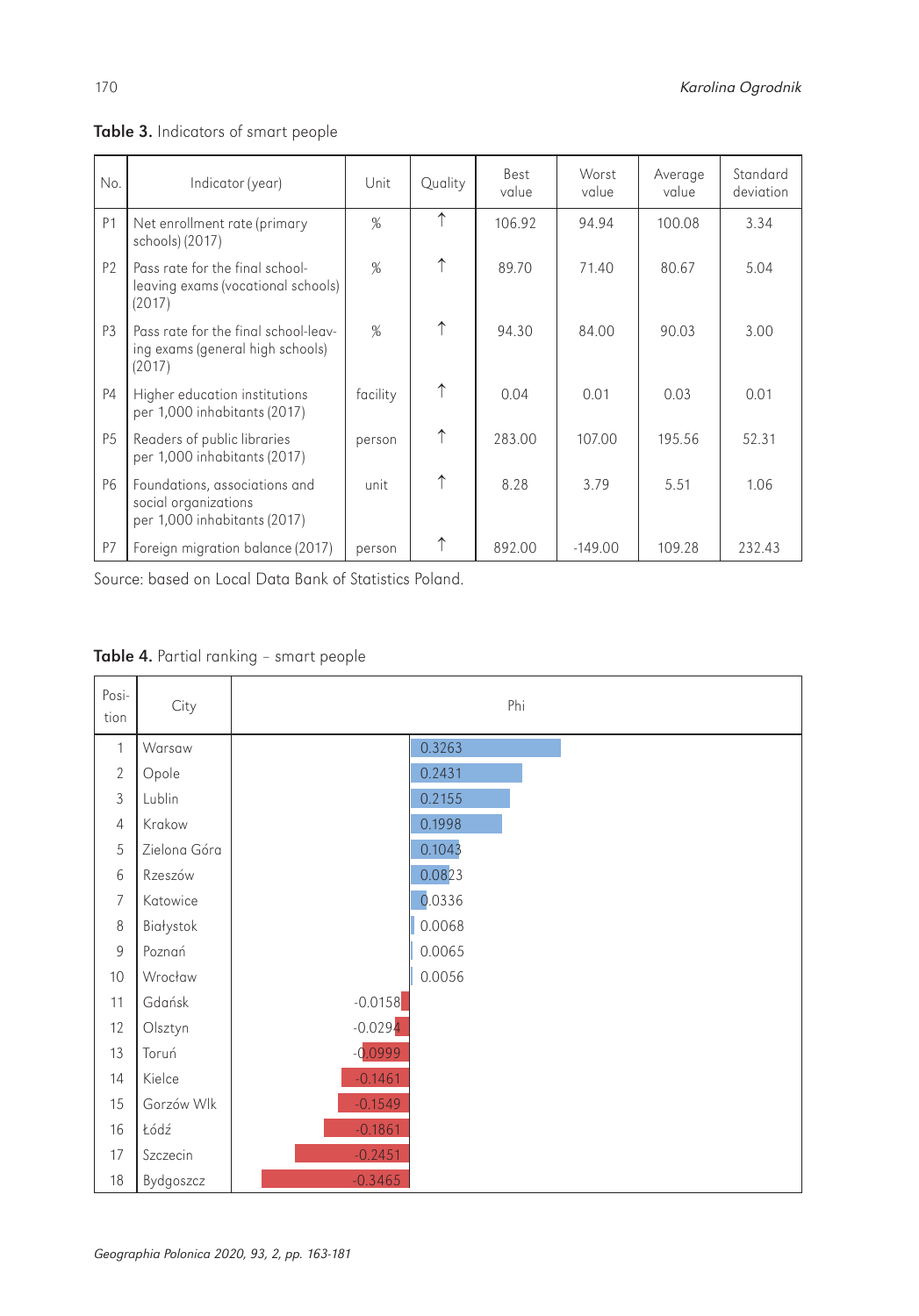pass rates in comparison to other cities) ranked lowest in this classification.

Another important element of a smart city is its transparent and effective management that takes into account social participation.

For the analysis of this aspect, publicly available indicators related to budget issues, the structure of the city council, voter turnout and the authorities' activity in the field of spatial development were selected (Tab. 5).

|  | Table 5. Indicators of smart governance |  |
|--|-----------------------------------------|--|
|  |                                         |  |

| No.            | Indicator (year)                                                                          | Unit | Quality    | Best<br>value | Worst<br>value | Average<br>value | Standard<br>deviation |
|----------------|-------------------------------------------------------------------------------------------|------|------------|---------------|----------------|------------------|-----------------------|
| G1             | City income per capita (2017)                                                             | PIN  | ↑          | 8,686.25      | 5.152.40       | 6.164.76         | 758.12                |
| G <sub>2</sub> | European Union city resources<br>to finance EU programs and<br>projects per capita (2017) | PIN  | ↑          | 50.20         | 1.40           | 9.89             | 10.34                 |
| G <sub>3</sub> | Participation of women in the city<br>council (2017)                                      | %    | ↑          | 50.00         | 12.00          | 28.23            | 9.15                  |
| G4             | Share of people with higher edu-<br>cation in the city council (2017)                     | %    | $\uparrow$ | 100.00        | 65.71          | 88.78            | 7.15                  |
| G5             | Turnout in local government elec-<br>tions in 2018 (2018)                                 | %    | ↑          | 66.57         | 50.94          | 55.72            | 3.59                  |
| G6             | Planning support (2017)                                                                   | %    | ↑          | 65.60         | 16.00          | 40.35            | 15.63                 |

Source: author's own work based on Local Data Bank of Statistics Poland.

Table 6. Partial ranking – smart governance

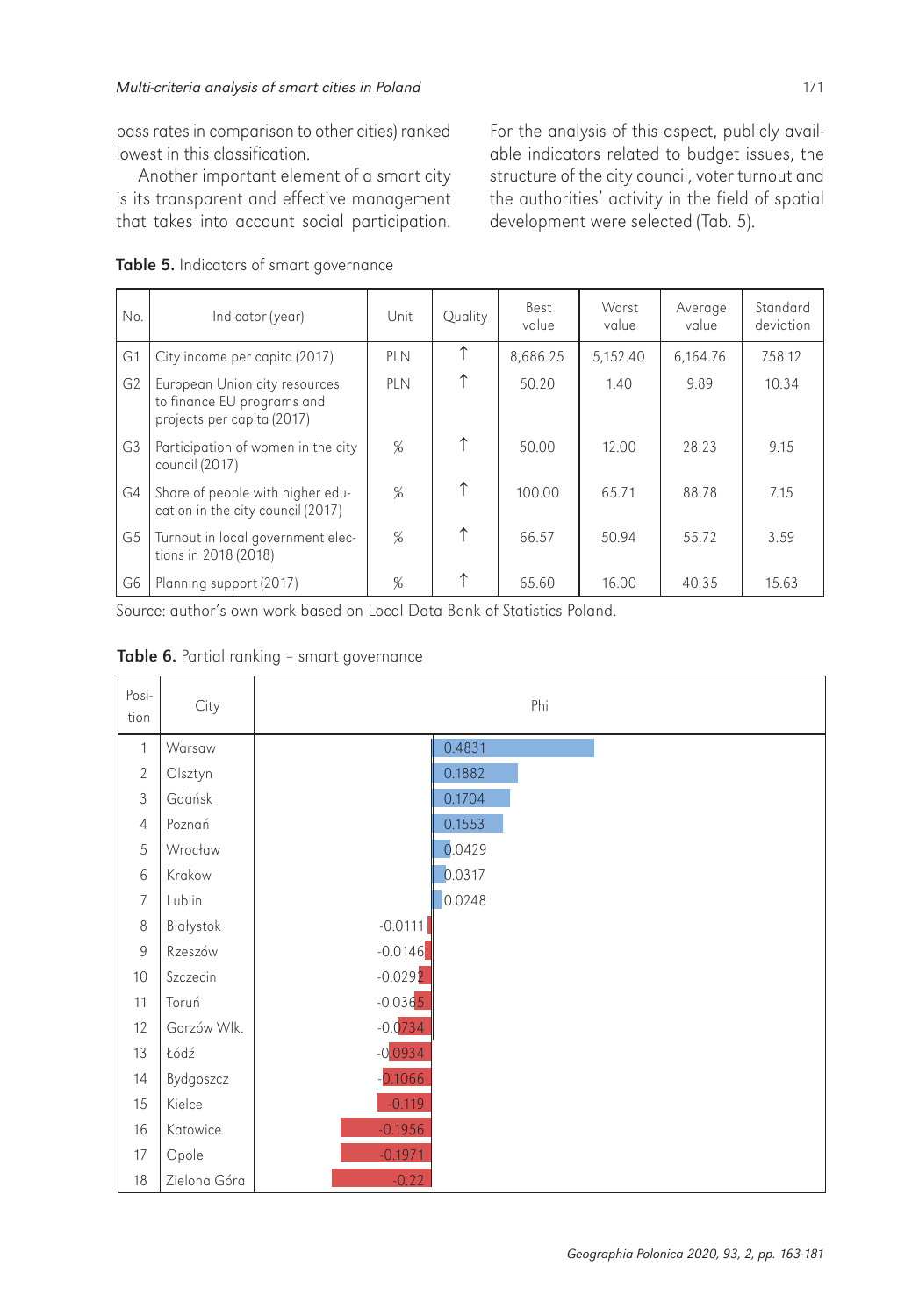In terms of smart governance, Warsaw ranked first yet again, significantly surpassing other cities in this partial ranking. Among its management strengths Poland's capital has a high proportion of women in the city council and high voter turnout. The top five is closed by Wrocław. However, the difference between the first and fifth place in the ranking is significant. Zielona Góra ranked last, with the lowest proportion of women in the city council, as well as a relatively low rate of planning support.

When analyzing cities in terms of intelligent transport systems and broadly understood mobility, particular attention should be paid to accessibility and level of development of public transport, accessibility of ICT infrastructure, and the level of road safety. Poland's publicly accessible Local Data Bank contains information on bus-lane length, number of Park&Ride car parks, length of bicycle paths, number of passenger cars and level of safety on Polish roads. The details are presented in Table 7; more detailed statistics on public transport in Poland (such as the length of public transport lines, passenger transport, state and operation of public transport rolling stock) are collected at regional level (NUTS-2) (Statistics Poland).

The first place in the partial ranking of smart mobility was taken by Białystok, which is characterized primarily by a low

automotive index and a well-developed system of bus lanes and bicycle paths (both indicators above the average). Moreover, the following cities were in the top five, in order: Warsaw, Toruń, Wrocław, and Olsztyn. Meanwhile, Opole and Katowice were the worst performers in the light of the adopted smart mobility indicators, with one of the highest motorization indicators.

It should be stressed that the set of smart mobility indicators presented in Table 7 definitely does not exhaust the subject, but is only the product of the availability of statistical data for Polish cities. Below the remaining selected examples of intelligent and sustainable transport infrastructure solutions, which should be included in the framework of public statistics, are presented by thematic group. The catalog below is based on the solutions applied in Białystok, which have been receiving awards for modern and ecological public transport for many years (e.g., LEADER ITS awarded by the European Commission in 2012 for the best implementation among 2 427 communes and cities – participants of the European Mobility Week 2016 and the main prize in the nationwide competition "Aces of public transport" in the category City of the Year/Ecological City of the Year 2017) (Official Portal of Białystok).

Below are selected activities in the area of smart mobility on the example of Białystok

| No.            | Indicator (year)                                         | Unit   | Quality    | Best<br>value | Worst<br>value | Average<br>value | Standard<br>deviation |
|----------------|----------------------------------------------------------|--------|------------|---------------|----------------|------------------|-----------------------|
| M1             | Length of bus lanes per<br>10,000 km <sup>2</sup> (2017) | k m    | ↑          | 1,505.72      | 0.00           | 626.43           | 509.42                |
| M <sub>2</sub> | Number of Park&Ride parking<br>lots (2017)               | number | ↑          | 14.00         | 0.00           | 2.06             | 3.87                  |
| M <sub>3</sub> | Number of passenger cars per<br>1,000 inhabitants (2017) | number | ↓          | 430.50        | 715.10         | 578.29           | 75.99                 |
| M4             | Bicycle paths per 10,000 km <sup>2</sup><br>(2017)       | k m    | $\uparrow$ | 12.540.50     | 2.367.80       | 7.055.42         | 2.777.39              |
| M <sub>5</sub> | Road accidents per 100,000 in-<br>habitants (2017)       | person | ↓          | 26.20         | 233.60         | 106.64           | 58.28                 |

Table 7. Indicators of smart mobility

Source: based on Local Data Bank of Statistics Poland.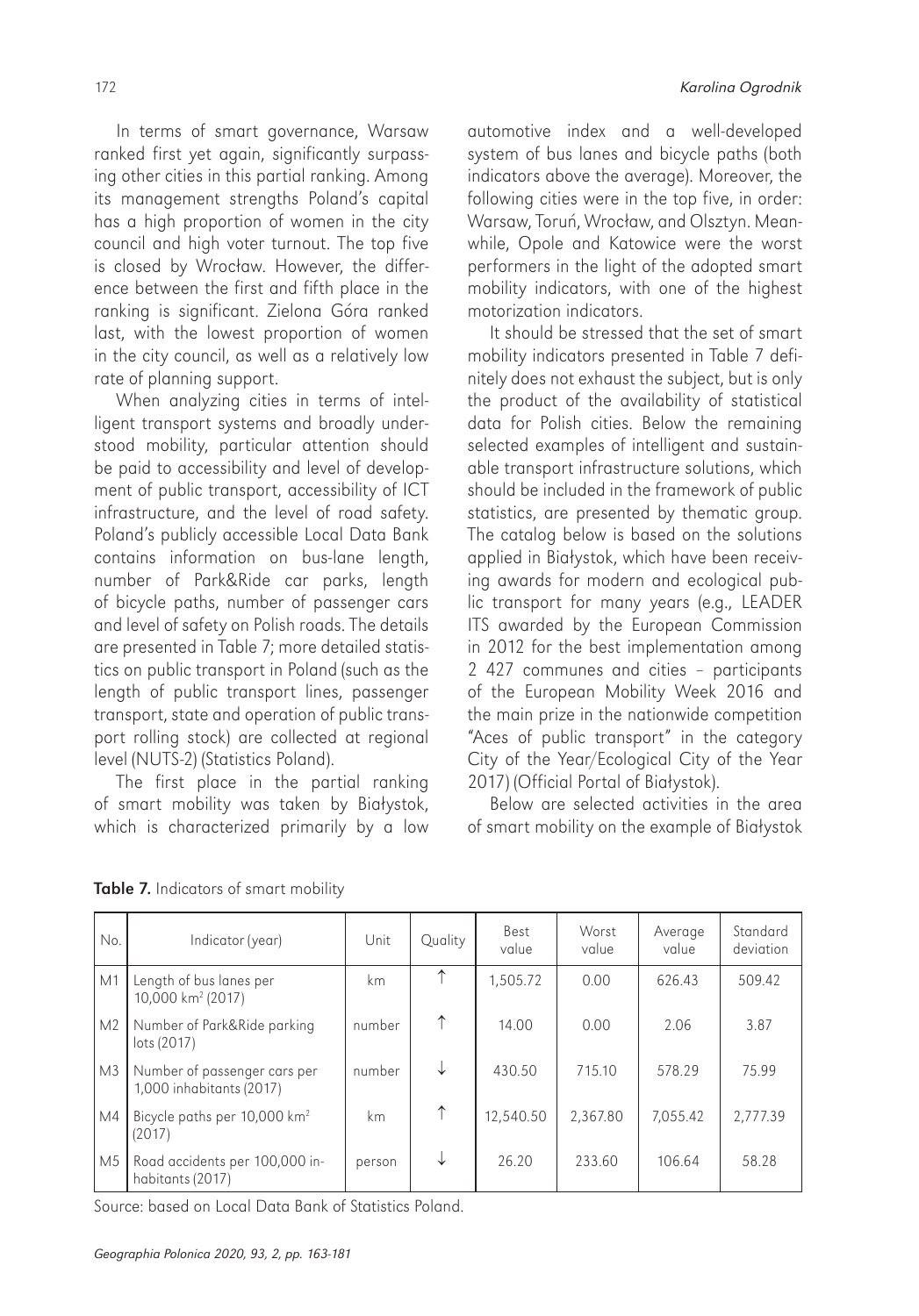

Table 8. Partial ranking - smart mobility

(Official Portal of Białystok; Białostocka Komunikacja Miejska; Portal Komunalny):

- 1. Solutions in the field of technical infrastructure:
- extension and modernization of the urban road network, taking into account the prioritization of public transport, e.g. the previously mentioned bus lanes, or intersections with solutions prioritizing buses;
- extensive network of bicycle paths;
- bicycle transport system (BiKeR) that extends beyond the city limits and serves selected neighboring municipalities.
- 2. Modern, ecological rolling stock and IT solutions:
- hybrid buses;
- first bus in Poland with an engine meeting the EURO4 standard;
- unification of the appearance of the rolling stock;
- integrated traffic management system;
- first travel search engine in Poland based on the Google Transit standard;
- development of the Dynamic Passenger Information System;
- introduction of an integrated electronic ticket;
- introduction of the Passenger Counting System.
- 3. Strategy documents:
- developing and successively implementing multi-annual plans for the development of public transport.
- 4. Other actions and initiatives:
- obtaining funds, e.g. from European funds, for the development of modern transport infrastructure.

The transport system is a key element of the city: it is important in terms of the implementation of modern, sustainable infrastructure and technological innovations. However, it should be emphasized that the smart city concept assumes a holistic approach to urban development, so the transport system and smart mobility are only one of the dimensions of modern smart cities.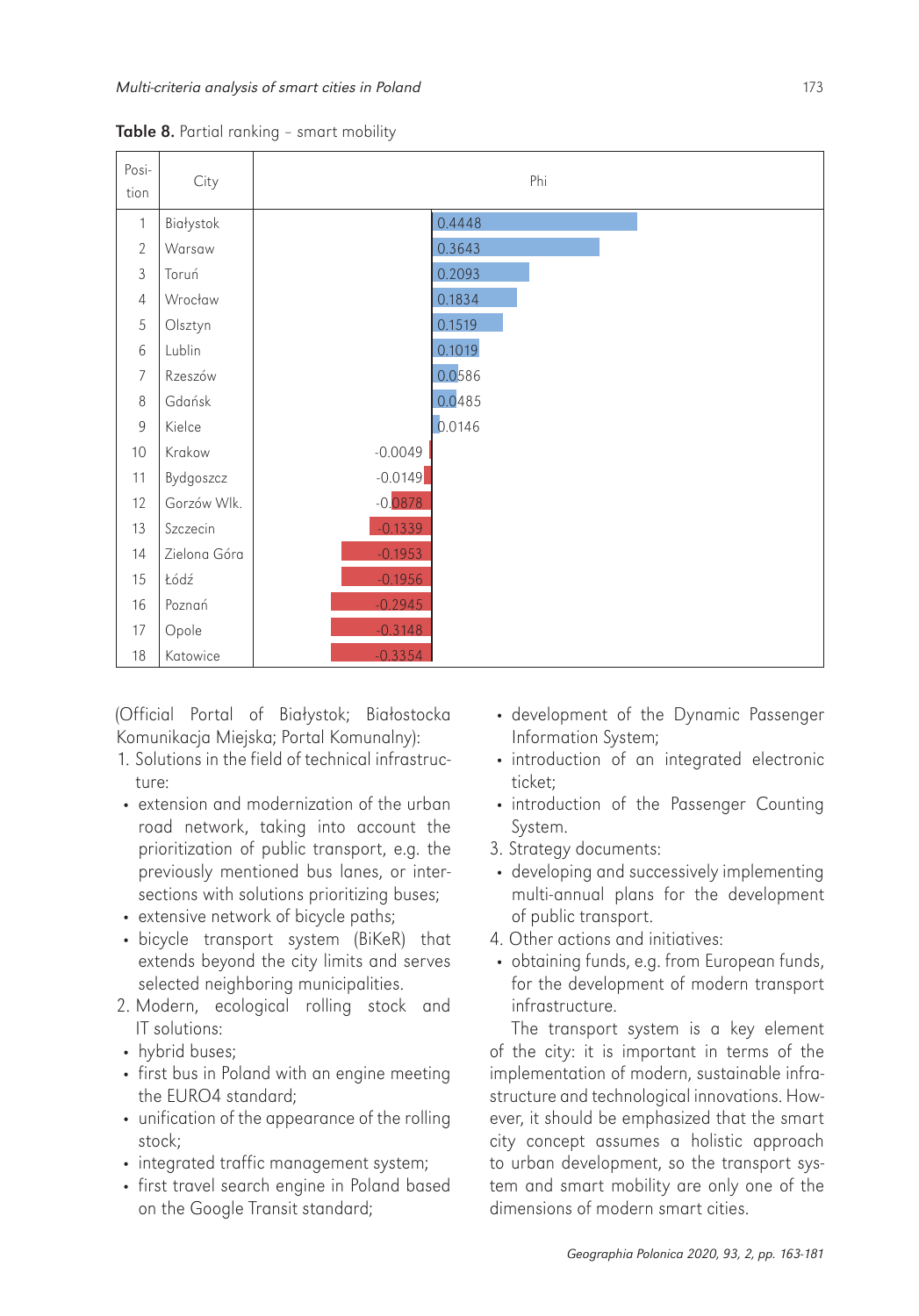The penultimate pillar of the smart city is smart environment, which assumes multifaceted action for environmental protection, including sustainable management of natural resources. In the multi-criteria analysis of Polish cities, indicators relating both to selected aspects of environmental protection (protection of biodiversity, atmospheric air, etc.), and to the consumption patterns of residents were taken into account. The list of smart environment indicators included in this study is presented in Table 9.

Bydgoszcz came first with respect to environmental indicators, followed by Białystok, with the highest values of 3 indicators (waste, sewage and consumption patterns). The next places in the smart environment ranking were attained successively by: Kielce, Łódź, and Lublin. The partial ranking is closed by Zielona Góra (the lowest values for the ENV1, ENV3 and ENV8 indicators).

The last aspect of the smart city model is complex and multifaceted smart living. The ranking of Polish cities in the field of smart living was developed on the basis of 10 different indicators (Tab. 11). Basic housing conditions in the city, indicators concerning health protection, public safety, and social cohesion are among the factors taken into account here. Moreover, cultural and tourist facilities were included in the study.

In the last partial ranking, concerning quality of life, the capital of Poland performed the best again, which was determined by above-average values of indicators concerning housing conditions and cultural facilities. The other top-ranking cities were as follows: Wrocław, Kraków, Gdańsk, and Rzeszów. At the other end, the lowest score in this classification was recorded in Łódź, where the lowest values of indicators L2, L3, and L8 were noted.

| No.              | Indicator (year)                                                                                                          | Unit           | Quality    | Best<br>value | Worst<br>value | Average<br>value | Standard<br>deviation |
|------------------|---------------------------------------------------------------------------------------------------------------------------|----------------|------------|---------------|----------------|------------------|-----------------------|
| ENV1             | Share of parks, lawns and green<br>areas in the total area (2017)                                                         | %              | ↑          | 7.80          | 0.70           | 4.20             | 1.77                  |
| ENV <sub>2</sub> | Share of legally protected areas<br>in the total area (2017)                                                              | $\%$           | ↑          | 62.00         | 0.10           | 13.48            | 15.19                 |
| ENV3             | Particulate matter retained<br>or neutralized in pollution abate-<br>ment equipment in % of pollution<br>generated (2017) | %              | $\uparrow$ | 100.00        | 85.40          | 98.70            | 3.27                  |
| ENV4             | Municipal waste collected<br>selectively in relation to the total<br>municipal waste collected during<br>the year (2017)  | %              | ↑          | 40.60         | 18.20          | 26.51            | 6.12                  |
| ENV <sub>5</sub> | Industrial and municipal sewage<br>treated in % of sewage requiring<br>treatment (2017)                                   | %              | ↑          | 100.00        | 81.95          | 97.61            | 5.20                  |
| FNV <sub>6</sub> | Water consumption per capita<br>(2017)                                                                                    | m <sup>3</sup> |            | 31.10         | 46.30          | 36.79            | 4.55                  |
| ENV7             | Electricity consumption per capita<br>(2016)                                                                              | kWh            |            | 597.50        | 958.70         | 757.93           | 103.30                |
| FNV8             | Gas consumption from gas supply<br>system per capita (2016)                                                               | m <sup>3</sup> |            | 98.40         | 218.50         | 147.67           | 32.18                 |

|  |  |  | <b>Table 9.</b> Indicators of a smart environment |
|--|--|--|---------------------------------------------------|
|--|--|--|---------------------------------------------------|

Source: author's own work based on Local Data Bank of Statistics Poland.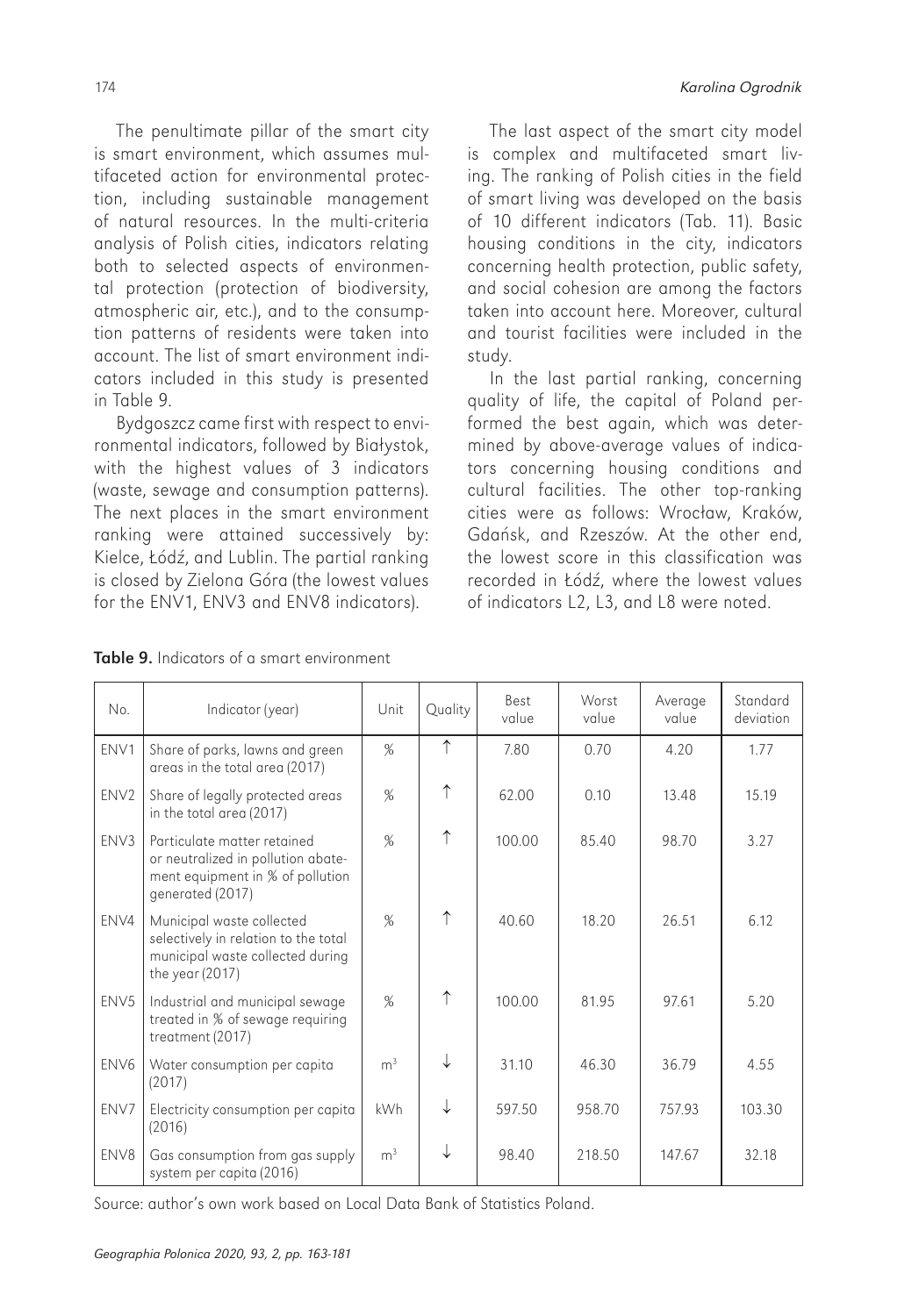

Table 10. Partial ranking of cities - smart environment

#### Table 11. Indicators of smart living

| No. | Indicator                                                                                                          | Unit           | Quality    | Best<br>value | Worst<br>value | Average<br>value | Standard<br>deviation |
|-----|--------------------------------------------------------------------------------------------------------------------|----------------|------------|---------------|----------------|------------------|-----------------------|
| L1  | Average usable floor area of a flat<br>per person (2017)                                                           | m <sup>2</sup> | $\uparrow$ | 34.90         | 24.70          | 28.37            | 2.45                  |
| L2  | Dwellings with water supply<br>in total dwellings (2017)                                                           | %              | $\uparrow$ | 100.00        | 97.40          | 99.51            | 0.61                  |
| L3  | Dwellings with bathrooms in total<br>dwellings (2017)                                                              | %              | $\uparrow$ | 98.90         | 89.30          | 96.89            | 2.13                  |
| L4  | Dwellings with central heating<br>in total dwellings (2017)                                                        | %              | $\uparrow$ | 96.30         | 80.60          | 90.53            | 4.53                  |
| L5  | Doctors (total staff working)<br>per 10 000 people (2017)                                                          | person         | $\uparrow$ | 205.00        | 75.00          | 127.28           | 34.36                 |
| L6  | Crimes detected by the Police<br>per 1,000 inhabitants (2017)                                                      | number         | ↓          | 15.51         | 40.18          | 27.04            | 6.90                  |
| L7  | Share of persons in households<br>benefiting from community social<br>assistance in the total population<br>(2016) | %              | ↓          | 1.80          | 6.50           | 4.08             | 1.12                  |
| L8  | Number of people per seat in per-<br>manent cinemas (2017)                                                         | person         | ↓          | 30.00         | 98.00          | 59.83            | 18.82                 |
| 9   | Visitors to museums and their<br>branches per 10,000 inhabitants<br>(2017)                                         | person         | $\uparrow$ | 67.336.00     | 2,923.00       | 16.098.06        | 17,655.83             |
| L10 | Accommodation occupancy rate                                                                                       | %              | ↑          | 56.50         | 30.90          | 41.88            | 7.33                  |

Source: based on Local Data Bank of Statistics Poland.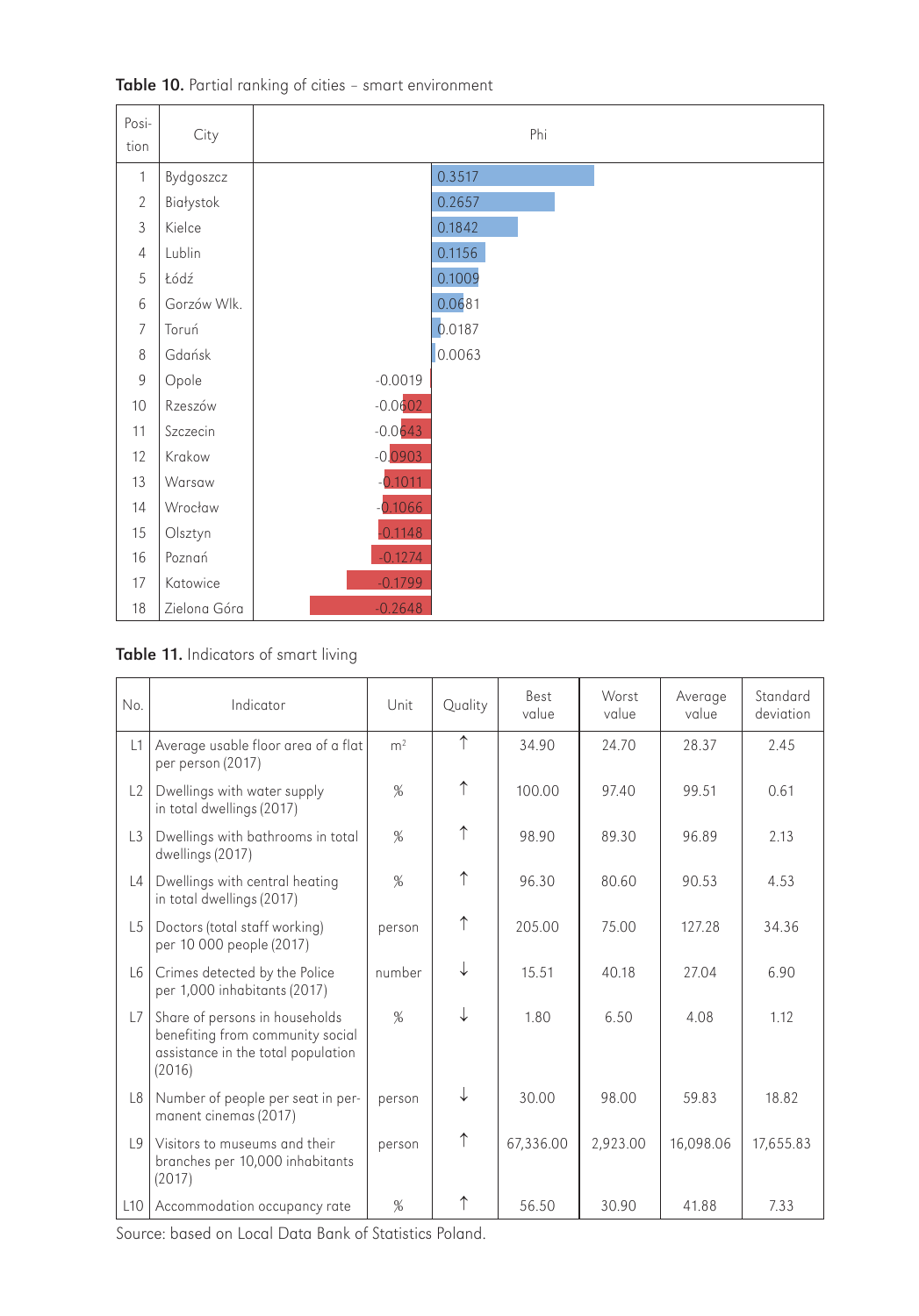

Table 12. Partial ranking of cities - smart living

# The final ranking

Independently from partial rankings for the basic aspects of the smart city model, a comprehensive ranking of Polish cities in the light of the 43 selected smart city indicators (Tab. 13) was also developed using the PRO-METHEE method.

Due to the high positions of Warsaw in individual partial rankings, the capital of Poland also took the first place in the final ranking. The following strengths of Warsaw in the context of the smart city model may be mentioned: high level of economic development (highest average gross monthly salary, high level of residents' entrepreneurship, high level of foreign capital investment). Moreover, Warsaw is distinguished by well-developed social capital and a rich educational and cultural offer. On the other hand, among the elements requiring improvement consumption patterns should primarily be mentioned, such

| Position       | City         | Phi       |
|----------------|--------------|-----------|
| 1              | Warsaw       | 0.3556    |
| $\mathfrak{D}$ | Wrocław      | 0.1015    |
| 3              | Krakow       | 0.0973    |
| $\overline{4}$ | Gdańsk       | 0.0818    |
| 5              | Lublin       | 0.0578    |
| 6              | Białystok    | 0.0483    |
| 7              | Poznań       | 0.0347    |
| 8              | Rzeszów      | 0.0095    |
| 9              | Olsztyn      | $-0.0165$ |
| 10             | Opole        | $-0.0251$ |
| 11             | Toruń        | $-0.0442$ |
| 12             | Bydgoszcz    | $-0.0584$ |
| 13             | Kielce       | $-0.0588$ |
| 14             | Szczecin     | $-0.0773$ |
| 15             | Gorzów Wlk.  | $-0.0961$ |
| 16             | Katowice     | $-0.1010$ |
| 17             | Zielona Góra | $-0.1270$ |
| 18             | Łódź         | $-0.1819$ |

Table 13. Overall ranking of smart cities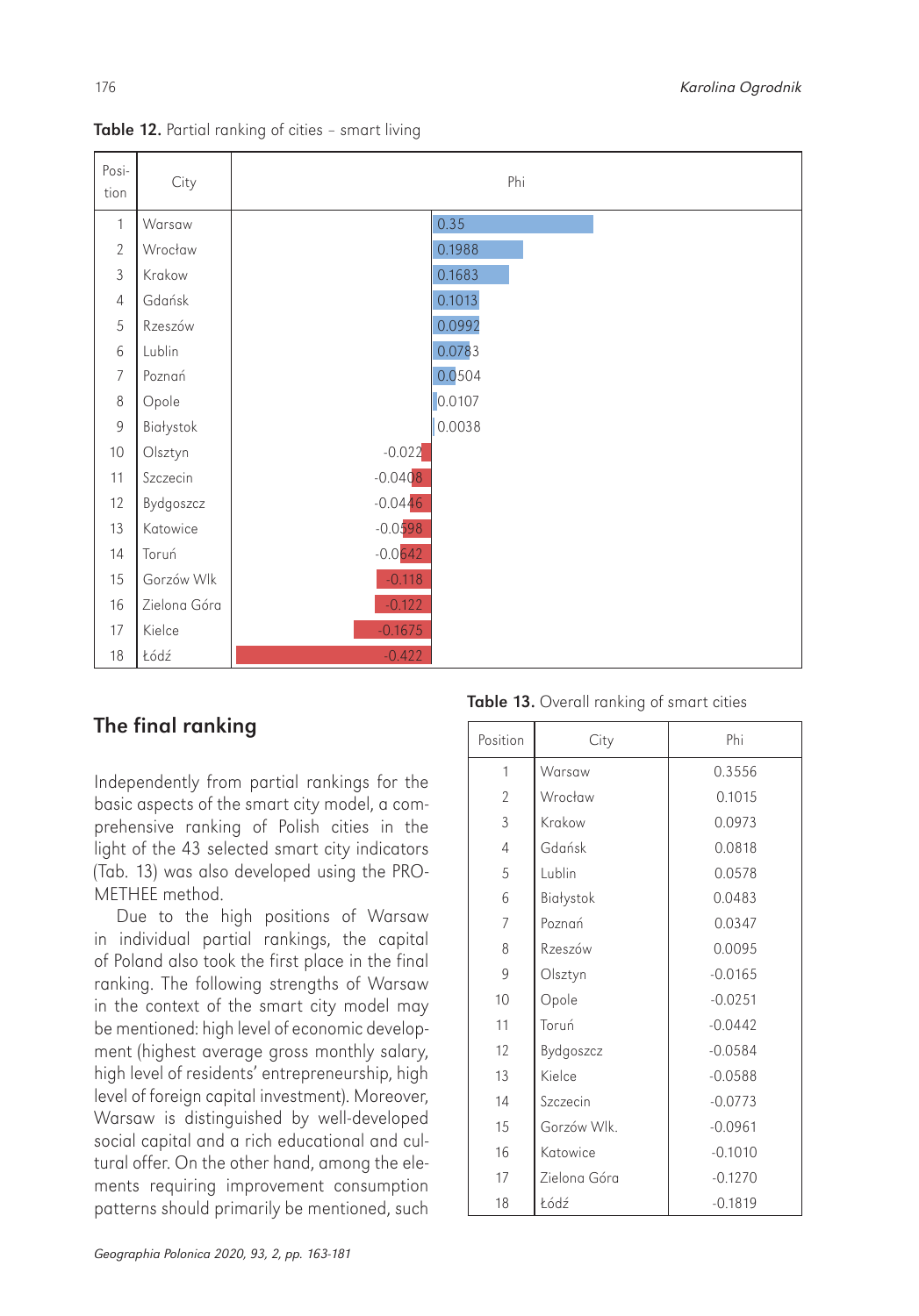as the automotive index or media consumption by the inhabitants. The second place in the final ranking was taken by Wrocław, which was mainly due to high results in smart mobility and smart living. Next, Kraków took third place, mainly due to above-average economic conditions and a rich cultural and tourist offer. Zielona Góra (last place in the partial rankings for smart governance and smart environment) and Łódź (lowest results mainly in terms of smart living) were the weakest in the classification.

#### Discussion and conclusions

Using PROMETHEE, the method of multicriteria decision support selected for this paper, 6 partial and 1 final ranking in terms of selected indicators of the smart city concept were compiled for the 18 largest Polish cities. It should be underlined that this is not the first attempt to assess Polish cities in terms of this model. For example, Sikora-Fernandez (2018) evaluated 16 Polish cities. On the basis of literature studies, this author proposed a set of smart city indicators, which she also divided into the 6 classic aspects of the smart city model. The final ranking of cities was prepared on the basis of the proposed Comprehensive Smart City Index (CSCI), which is the sum of results obtained by a given city for individual smart city aspects. Detailed information on the method and the ranking itself is presented in Sikora-Fernandez (2018). Despite fundamental differences in the adopted measures, and above all in the methodology applied, it should be noted that the ranking developed within the framework of the present study has some common positions with the Sikora-Fernandez ranking. In both rankings the leader was Warsaw, and the second place was taken by Wrocław. On the other hand, Łódź and Zielona Góra were the cities with the lowest scores in both classifications (taking a different order, however).

It is worth emphasizing the usefulness and universality of the PROMETHEE method also in the field of urban analysis. Studies

conducted so far show that the chosen method is an effective tool for evaluation of intelligent transport systems (Brucker et al., 2004; Solecka, 2015). However, it is worth extending its application to other city components. The presented multi-criteria analysis of Polish cities shows that the PROMETHEE method and Visual PROMETHEE software allow, among other things, multifaceted evaluation of cities, identification of their strengths and weaknesses in the light of defined criteria, and preparation of statistical and comparative analyses. Potential directions for future research include the evaluation of cities using a combination of selected multi-criteria methods (application of the classical AHP method or Fuzzy AHP as a tool for defining the significance of individual criteria).

To sum up, on the basis of literature studies and a multi-criteria analysis of Polish cities in terms of the smart city model, it can be concluded that:

- multi-criteria decision support methods, including the PROMETHEE method, can be an effective and relatively simple tool for analysis and evaluation of cities, useful e.g. at the stage of development strategy design/updating;
- the proposed model can be used to analyze the potential of cities in the context of other known contemporary development concepts (e.g. compact city);
- there is a need for national, publicly accessible statistical databases, in particular in the area of transport systems and sustainable mobility: among 43 proposed indicators of the smart city only 5 indicators concerned smart mobility;
- it is difficult to define one universal set of indicators for any development concept, which will fit any city in the world (in the implementation phase there are problems with the availability of necessary statistical data); however, multi-criteria analysis using PROMETHEE makes it easier to take into account local conditions, mainly due to the possibility of defining the importance of criteria and the preference function.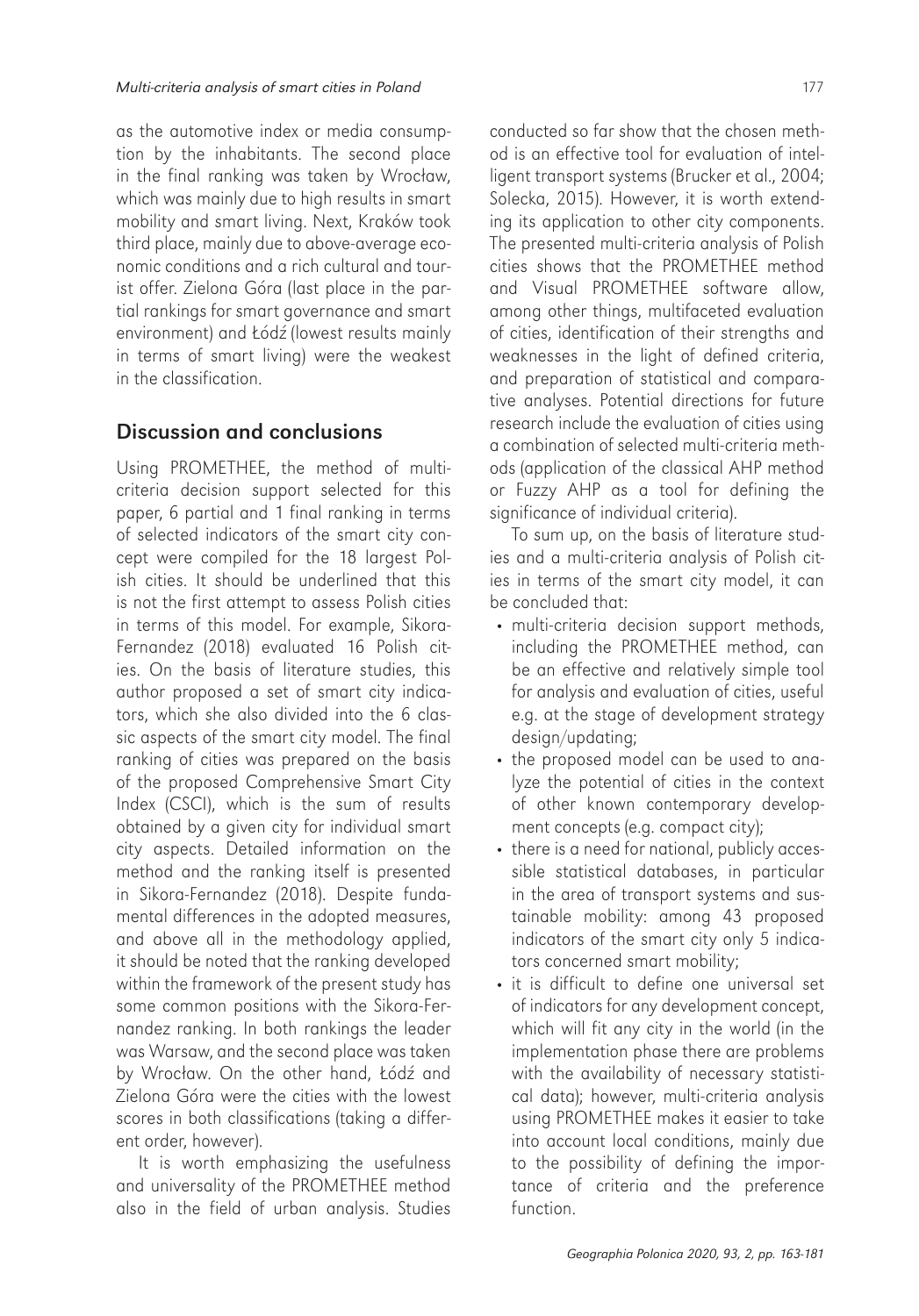#### Acknowledgments:

The research was carried out as part of study no. WZ/WB-IIL/6/2019 at the Białystok University of Technology and financed from a subvention provided by the Minister of Science and Higher Education.

The writing of this paper was made possible by availability of the academic version version of the Visual Promethee software.

Editors' note:

Unless otherwise stated, the sources of tables and figures are the author's, on the basis of their own research.

### References

- Albino, V., Berardi, U., Dangelico, R.M. (2015). Smart cities: definitions, dimensions, performance, and initiatives. *Journal of Urban Technology*, *22*(1), 3-21. http://dx.doi.org/10.1080/10630732.2014.942092
- Bansal, S., Pandey, V., Sen, J. (2017). Redefining and exploring the smart city concept in Indian perspective: case study of Varanasi. In F. Seta, J. Sen, A. Biswas, A. Khare (Eds.), *From poverty, inequality to smart city*. *Proceedings of the National Conference on Sustainable Built Environment 2015* (pp. 93-107), Singapore: Springer Transactions in Civil and Environmental Engineering. https://doi.org/10.1007/978-981-10-2141-1\_7
- Behzadian, M. (2010). PROMETHEE: A comprehensive literature review on methodologies and applications. *European Journal of Operational Research*, *200*(1) 198-215. https://doi.org/10.1016/j.ejor.2009.01.021
- Behzadian, M., Otaghsara, S.K., Yazdani, M., Ignatius, J. (2012). A state-of-the-art survey of TOPSIS applications. *Expert Systems with Applications*, 39, 13051-13069. https://doi.org/10.1016/j.eswa.2012.05.056
- Białostocka Komunikacja Miejska, (2019). Retrieved from https://www.komunikacja.Białystok.pl/?page=download [15 April 2019].
- Bielinskas, V., Burinskiene, M., Palevicius, V. (2015). Assessment of neglected areas in Vilnius city using MCDM and COPRAS methods. *Procedia Engineering*, 122, 29-38. https://doi.org/10.1016/j.proeng.2015.10.004
- Brans, J.P., Mareschal, B. (2005). PROMETHEE methods. In S. Greco (Ed.), *Multiple Criteria Decision Analysis: State of the art surveys*, (pp. 163-186), New York: Springer. https://doi.org/10.1007/0-387-23081-5\_5
- Brucker, K.D., Verbeke, A., Macharis, C. (2004). The applicability of multicriteria-analysis to the evaluation of intelligent transport systems (ITS). *Research in Transportation Economics*, 8, 151-179. https://doi.org/10.1016/S0739-8859(04)08008-4
- Cavallaro, F., Ciraolo, L. (2005). A multicriteria approach to evaluate wind energy plants on an Italian island. *Energy Policy*, *33*(2), 235-244. https://doi.org/10.1016/S0301-4215(03)00228-3
- Chourabi, H., Nam, T., Walker, S., Gil-Garcia, J.R., Mellouli, S., Nahon, K., Pardo, T.A., Scholl, H.J. (2012). Understanding smart cities: An integrative framework. In *Proceedings of 45th Hawaii International Conference on System Sciences* (pp. 2289-2297). https://doi.org/10.1109/HICSS.2012.615
- Cocchia, A. (2014). *S*mart and digital city: A systematic literature review. In R. P. Dameri, C. Rosenthal-Sabroux (eds.), *Smart city. Progress in IS* (pp. 13-43), Cham, Switzerland: Springer. https://doi.org/10.1007/978-3-319-06160-3\_2
- Congress for the New Urbanism (2019). Retrieved from https://www.cnu.org [25 March 2019].
- Czupich, M., Kola-Bezka, M., Ignasiak-Szulc, I. (2016). Factors and barriers of implementing the concept of smart city in Poland. *Studia Ekonomiczne. Zeszyty Naukowe Uniwersytetu Ekonomicznego w Katowicach*, 276, 223-235.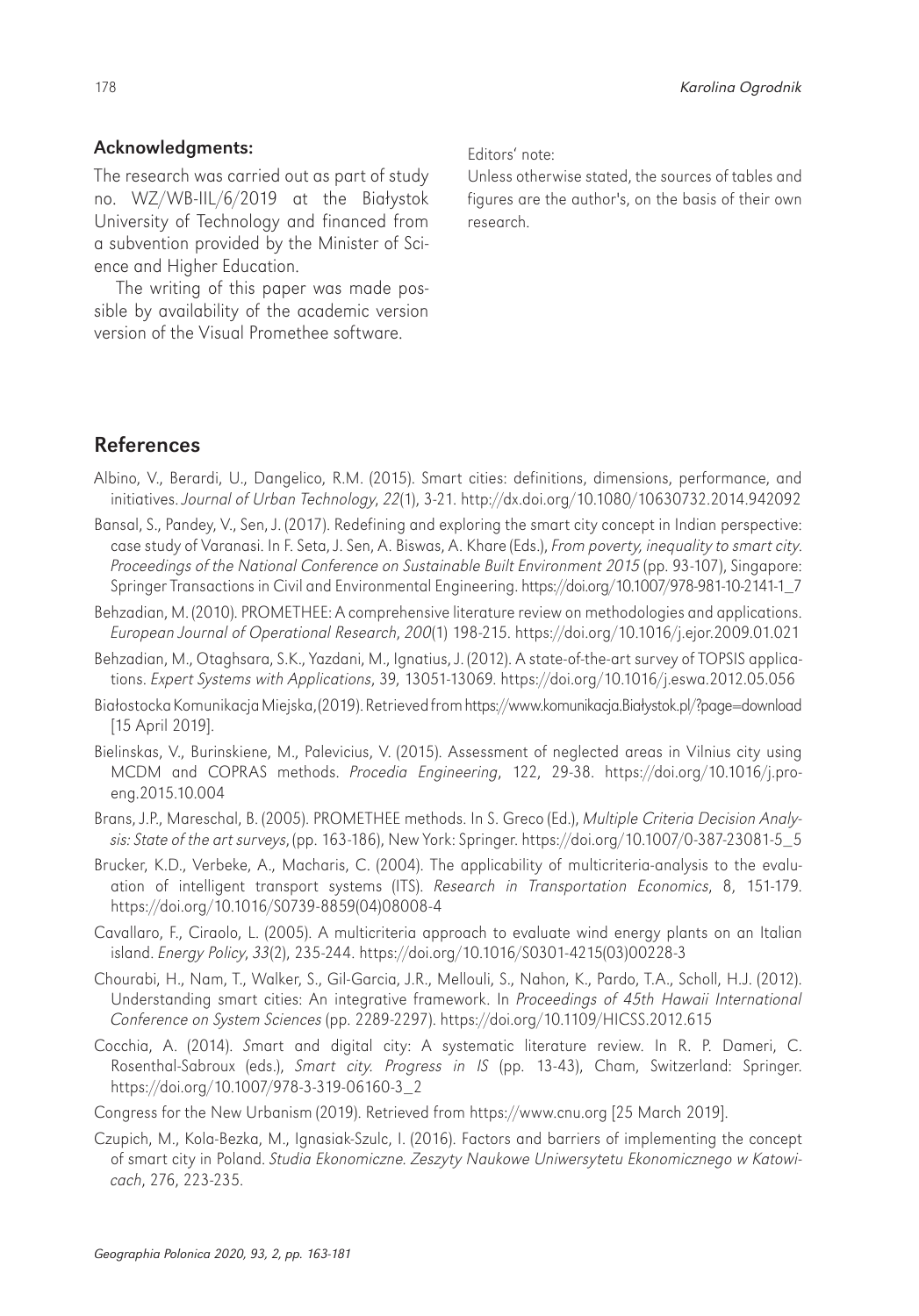- Dantzing, G.B., Saaty, T.L. (1973). *Compact City: A plan for a liveable urban environment*. San Francisco: W.H. Freeman and Company.
- Debnath, A.K., Chin, H.Ch., Haque, Md.M., Yuen, B. (2014). A methodological framework for benchmarking smart transport cities. *Cities*, 37, 47-56. http://dx.doi.org/10.1016/j.cities.2013.11.004
- EU Smart Cities Information System (2019).Retrived from https://smartcities-infosystem.eu/ [25 March 2019].
- European Smart Cities (2019). Retrived from http://www.smart-cities.eu/ranking.html [25 March 2019].
- Faar, D. (2007). *Sustainable Urbanism: Urban design with nature*. New Jersey: John Wiley&Sons: Hoboken.
- Garrido-Marijuan, A., Pargovam, Y., Wilson, C. (2017). *The making of a smart city: Best practices across Europe*. Belgium: GOPA Com. Retrieved from https://smartcities-infosystem.eu/sites/www.smartcitiesinfosystem.eu/files/document/the\_making\_of\_a\_smart\_city\_-\_best\_practices\_across\_europe.pdf [15 April 2019].
- Gbanie, S.P., Tengbe, P.B., Momoh, J.S., Medo, J., Kabba, V.T.S. (2013). Modelling landfill location using Geographic Information Systems (GIS) and Multi-Criteria Decision Analysis (MCDA): Case study Bo, Southern Sierra Leone. *Applied Geography*, *36*, 3-12. https://dx.doi.org/10.1016/j.apgeog.2012.06.013
- Ghobadi, M., Ahmadipari, M. (2018). Environmental planning for wind power plant site selection using a fuzzy PROMETHEE-based outranking method in Geographical Information System. *Environmental Energy and Economic Research*, *2*(2), 75-87. https://doi.org/10.22097/eeer.2018.148760.1041
- Giffinger, R., Fertner, Ch., Kramar, H., Kalasek, R., Pichler-Milanowić, N., Meijers, E. (2007). *Smart cities. Ranking of European medium-sized cities*. Vienna: Vienna UT. Retrieved from http://www.smart-cities. eu/download/smart\_cities\_final\_report.pdf [25 March 2019].
- Instruction of the PROMETHEE method, Visual PROMETHEE 1.4 Manual (2013). Retrieved from www.promethee-gaia.net [30 June 2017].
- Jajac, N., Marovic, I., Mladineo, M. (2014). Planning support concept to implementation of sustainable parking development projects in ancient Mediterranean cities. *Croatian Operational Research Review*, *5*(2), 345-359. https://doi.org/10.17535/crorr.2014.0018
- Jenks, M., Burgess, R. (eds.) (2000). *Compact Cities: Sustainable urban forms for developing countries*. London-New York: Spon Press, Taylor&Francis Group.
- Jenks, M., Burton, E., Williams, K. (eds.) (1996). *The Compact City: A sustainable urban form?*. London-New York: E&FN Spon.
- European Commission (2011). *Miasta przysz*ł*o*ś*ci. Wyzwania, wizje, perspektywy.* Retrieved from *https://ec.europa.eu/regional\_policy/sources/docgener/studies/pdf/citiesoftomorrow/citiesoftomorrow\_final\_pl.pdf*  [15 May 2019].
- Kourtit, K., Macharis, C., Nijkamp, P.A. (2014). A multi-actor multi-criteria analysis of the performance of global cities. *Applied Geography*, *49*, 24-36. https://doi.org/10.1016/j.apgeog.2013.09.006
- Lee, J.H., Hancock, M.G., Hu, M.Ch. (2014). Towards an effective framework for building smart cities: Lessons from Seoul and San Francisco. *Technological Forecasting and Social Change*, 89, 80-99. https://doi.org/10.1016/j.techfore.2013.08.033
- Lim, Ch., Kim, K.J., Maglio, P.P. (2018). Smart cities with big data: Reference models, challenges, and considerations. *Cities*, *82*, 86-99. https://doi.org/10.1016/j.cities.2018.04.011
- Lotfi, S., Habibi, K., Koohsari, M.J. (2009). An analysis of urban land development using multi-criteria decision model and Geographical Information System (a case study of Babolsar city). *American Journal of Environmental Sciences*, *5*(1), 87-93.
- Maik, W. (2016). Nowe ujęcia i koncepcje badawcze w studiach nad współczesnym miastem. In T. Marszał (ed.), *Miasto – region – gospodarka w badaniach geograficznych. W stulecie urodzin Profesora Ludwika Straszewicza* (pp. 63-74), Łódź: Wydawnictwo Uniwersytetu Łódzkiego.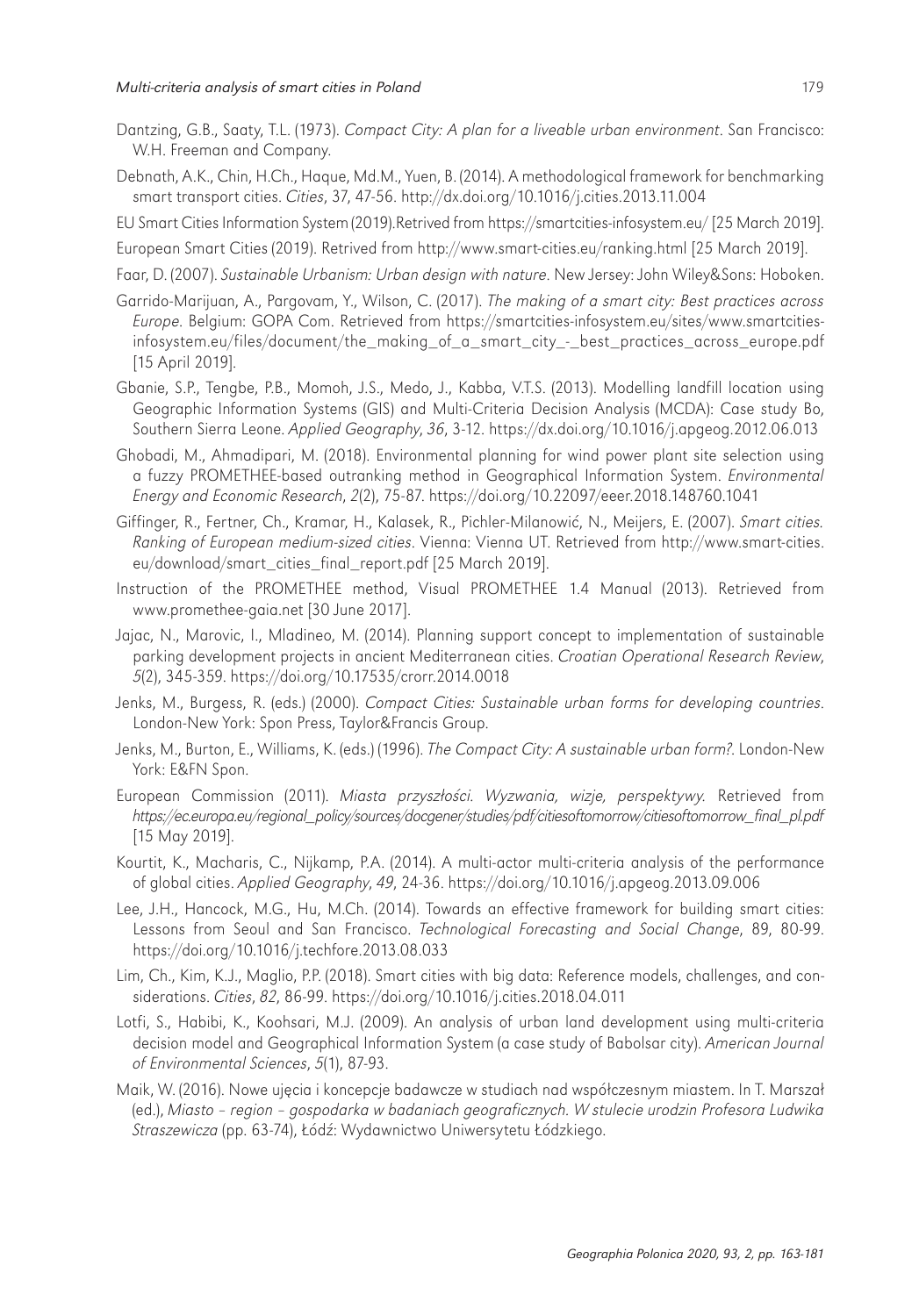- Meneguette, R.I., De Grande, R. E, Loureiro, A.A.F. (2018). *Intelligent Transport System in Smart Cities. Aspects and challenges of vehicular networks and cloud*. Cham: Springer International Publishing AG, part of Springer Nature. https://doi.org/10.1007/978-3-319-93332-0
- Mierzejewska, L. (2015). Zrównoważony rozwój miasta wybrane sposoby pojmowania, koncepcje i modele. *Problemy Rozwoju Miast*, 3, 5-11. Retrieved from http://www.prm-irm.com/zeszyt-iii2015.html [25 March 2019].
- National Urban Policies 2023 (2015). Retrieved from https://www.miir.gov.pl/media/11579/Krajowa\_Polityka\_Miejska\_2023.pdf [25 March 2019].
- Norese, M.F. (2006). ELECTRE III as a support for participatory decision-making on the localisation of wastetreatment plants*. Land Use Policy*, 23, 76-85. https://doi.org/10.1016/j.landusepol.2004.08.009
- Noy, K., Givoni, M. (2018). Is 'smart mobility' sustainable? Examining the views and beliefs of transport's technological entrepreneurs. *Sustainability*, *10*(2), 422. https://doi.org/10.3390/su10020422
- Official Portal of Białystok (2019). Retrieved from https://www.bialystok.pl/pl/wiadomosci/aktualnosci/nagroda-dla-bialegostoku-za-transport-miejski.html [15 April 2019].
- Ogrodnik, K. (2017a). Współczesne koncepcje zrównoważonego rozwoju miast wybrane przykłady w teorii i praktyce. In E. Broniewcz (ed.), *Gospodarowanie przestrzeni*ą *w warunkach rozwoju zrównowa*ż*onego* (pp. 67-84). Białystok: Oficyna Wydawnicza Politechniki Białostockiej.
- Ogrodnik, K. (2017b). The application of the PROMETHEE method in evaluation of sustainable development of the selected cities in Poland. *Economy and Environment*, *3*(62), 19-36.
- Ogrodnik, K. (2017c). *Idea miasta zwartego zasadno*ść *i uwarunkowania realizacji w Polsce*. (Doctoral thesis). Białystok: Białystok University of Technology.
- Orłowski, A., Marć, M., Namieśnik, J., Tobiszewski, M. (2017). Assessment and optimization of air monitoring network for smart cities with multicriteria decision analysis. In N. Nguyen, S. Tojo, L. Nguyen, B. Trawiński (Eds.), *Intelligent information and database systems*, ACIIDS 2017, Kanazawa, Japan: Springer, 531-538. https://doi.org/10.1007/978-3-319-54430-4\_51
- Parysek, J.J. (2010). Urban policy in the context of contemporary urbanization processes and development issues of Polish cities. *Journal of Urban and Regional Analysis*, *2*(2), 33-44.
- Peng, G.C.A., Nunes, M.B., Zheng, L. (2017). Impacts of low citizen awareness and usage in smart city services: the case of London's smart parking system. *Information Systems and e-Business Management*, *15*(4),845-876. https://doi.org/10.1007/s10257-016-0333-8
- Polish Committee for Standardization. Smart Cities (2019). Retrieved from https://www.pkn.pl/norma-pn-iso-37120 [01 March 2019].
- Portal Komunalny (2019). Retrieved from https://portalkomunalny.pl/bialystok-prekursorem-zmian-worganizacji-transportu-319685/ [15 April 2019].
- Purnomo, F., Prabowo, M.H. (2016). Smart city indicators: A systematic literature review. *Journal of Telecommunication, Electronic and Computer Engineering (JTEC)*, *8*(3), 161-164.
- Register, R. (2006). *EcoCities: Rebuilding cities in balance with nature*. Canada: New Society Publishers.
- Sikora-Fernandez, D. (2018). Smarter cities in post-socialist country: Example of Poland. *Cities*, 78, 52-59. https://doi.org/10.1016/j.cities.2018.03.011
- Silva, B.N., Khan, M., Han, K. (2018). Towards sustainable smart cities: A review of trends, architectures, components, and open challenges in smart cities. *Sustainable Cities and Society*, 38, 673-713. https://doi.org/10.1016/j.scs.2018.01.053
- Smart City Forum (2019). Retrieved from http://smartcityforum.pl/ [01 March 2019].
- Solecka, K. (2015). Comparison of Promethee II and AHP methods on example of evaluation of variants of urban public transport system integration. *Logistyka*, 3, 4521-4532.